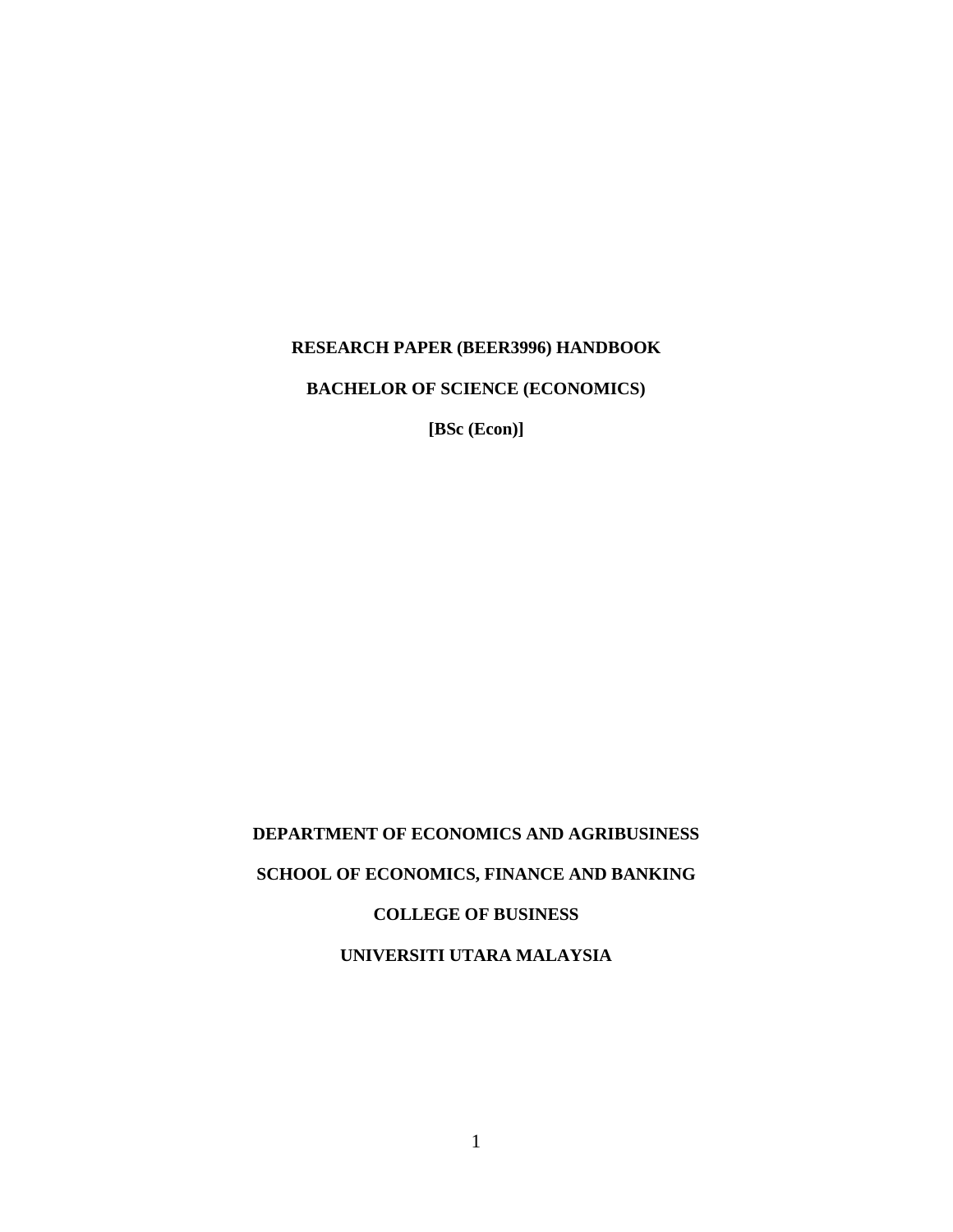# **PART 1**

### **1. INTRODUCTION**

This handbook aims to help students of UUM's Bachelor of Science in Economics (BSc Economics) with the **BEER3996 Research Paper** course covering the process, form, format, content, references and appendices.

This handbook also takes into account current technologies in the preparation of the document, especially in the use of computer software in writing and processing data as well as utilising information from the internet. It is hoped that this handbook will serve as a guideline for uniformity in the production of scientific writings in the School of Economics, Finance and Banking (SEFB) in particular and Universiti Utara Malaysia as a whole.

# **2. INTRODUCTION TO RESEARCH PAPER**

A research paper is the product of a systematic effort designed to find answers to specific issues. It is carried out according to a sequence of steps in order to obtain the information for meeting the research objectives. This sequence of steps is known as the scientific method. The research report, prepared in accordance with the specified format, must be submitted to the SEFB within the prescribed period.

#### **2.1 Goal**

The research paper is undertaken independently under the guidance of a supervisor to develop the potential of students by utilising their knowledge and skills in their respective fields. It focuses on the use of scientific method in quantitative or qualitative research. It is an interesting exercise in the learning process as it trains students to pursue research in a more systemic and critical manner.

# **2.2 Objectives**

The Research Paper course allows the student:

- 1) To identify the basic elements in preparing an effective research proposal.
- 2) To identify the basic elements needed in data collection and an effective analysis.
- 3) To apply the knowledge and skills needed for the development of a research proposal.
- 4) To apply the knowledge and skills needed in data collection.
- 5) To apply the knowledge and skills needed in writing a good report.

# **2.3 Learning Outcomes**

At the end of this course, students will be able to:

- 1) Analyse and identify the steps involved in the development of an effective investigation.
- 2) Apply the quantitative, qualitative or mixed method of data collection.
- 3) Apply the quantitative, qualitative or mixed method of data analysis.
- 4) Produce a good research report.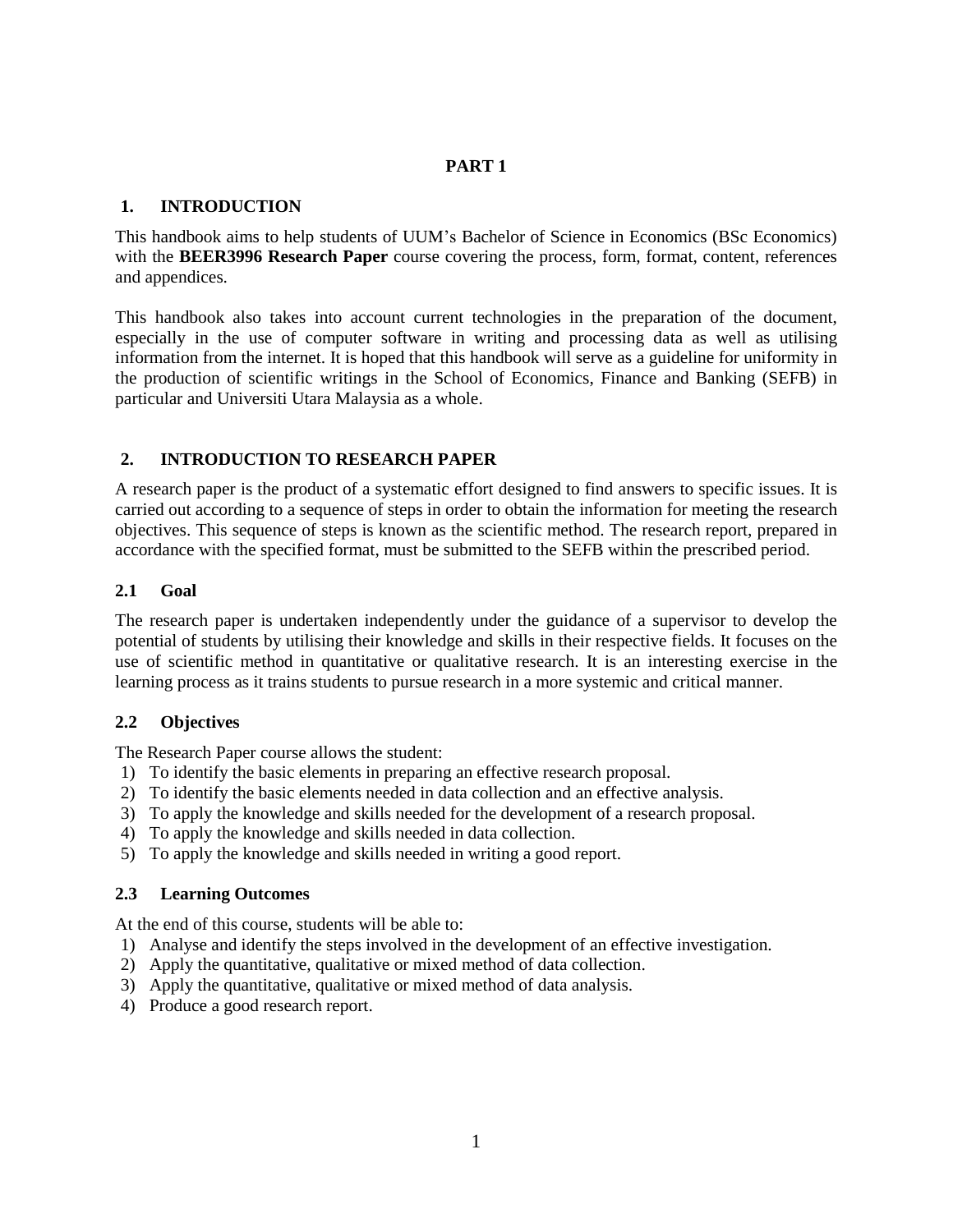# **3. BASIC REQUIREMENTS AND GUIDELINES FOR COMPLETING THE RESEARCH PAPER**

# **3.1 Language**

The student is given the choice of writing in either Malay or English. The use of the language must be consistent throughout the report.

# **3.2 Rules**

The student may register for the Research Paper course upon fulfilling the following conditions:

- 1) Obtained a pass in the BEER3043 Research Methodology course
- 2) Completed 100 credit hours
- 3) Additional conditions set by the SEFB from time to time

# **3.3 Registration**

The student should register before the Research Paper course commences during the following semester (after meeting requirement 3.2). He/she is required to complete a registration form which is available at the SEFB Administration Office before the semester begins. An announcement regarding registration will be made by the Department of Economics and Agribusiness (DEA). The student must register for the course during the pre-registration session. Refer to Appendix A for the Registration Form.

# **3.4 Assignment of a Supervisor**

The DEA will assign a suitable supervisor for the student based on the field of expertise of the supervisor. However, the student may propose the name of his/her first supervisor in the registration form.

# **3.5 Change of Research Topic**

The research topic may be changed with the approval of the assigned supervisor.

# **3.6 Change of Supervisor**

The student is not allowed to change the supervisor without a formal request in writing to the Dean of SEFB. Application for change of supervisor can be made at the latest only one month after the semester begins.

# **3.7 Supervision Record**

The student must fill in and keep a Research Paper Consultation Record Form each time a meeting is carried out. One copy of the form must be submitted to the supervisor. Refer to Appendix B for the Research Paper Supervisory Form.

# **3.8 Supervision and Preparation of Research Proposal**

The student must submit a research proposal to the supervisor no later than the fourth week of the academic semester. The purpose of preparing the research proposal is to guide the student to the relevant field and scope of the study. The student is required to prepare a research proposal of 10 to 15 pages (double spacing) that covers topics relevant to a quantitative or qualitative study, as follows: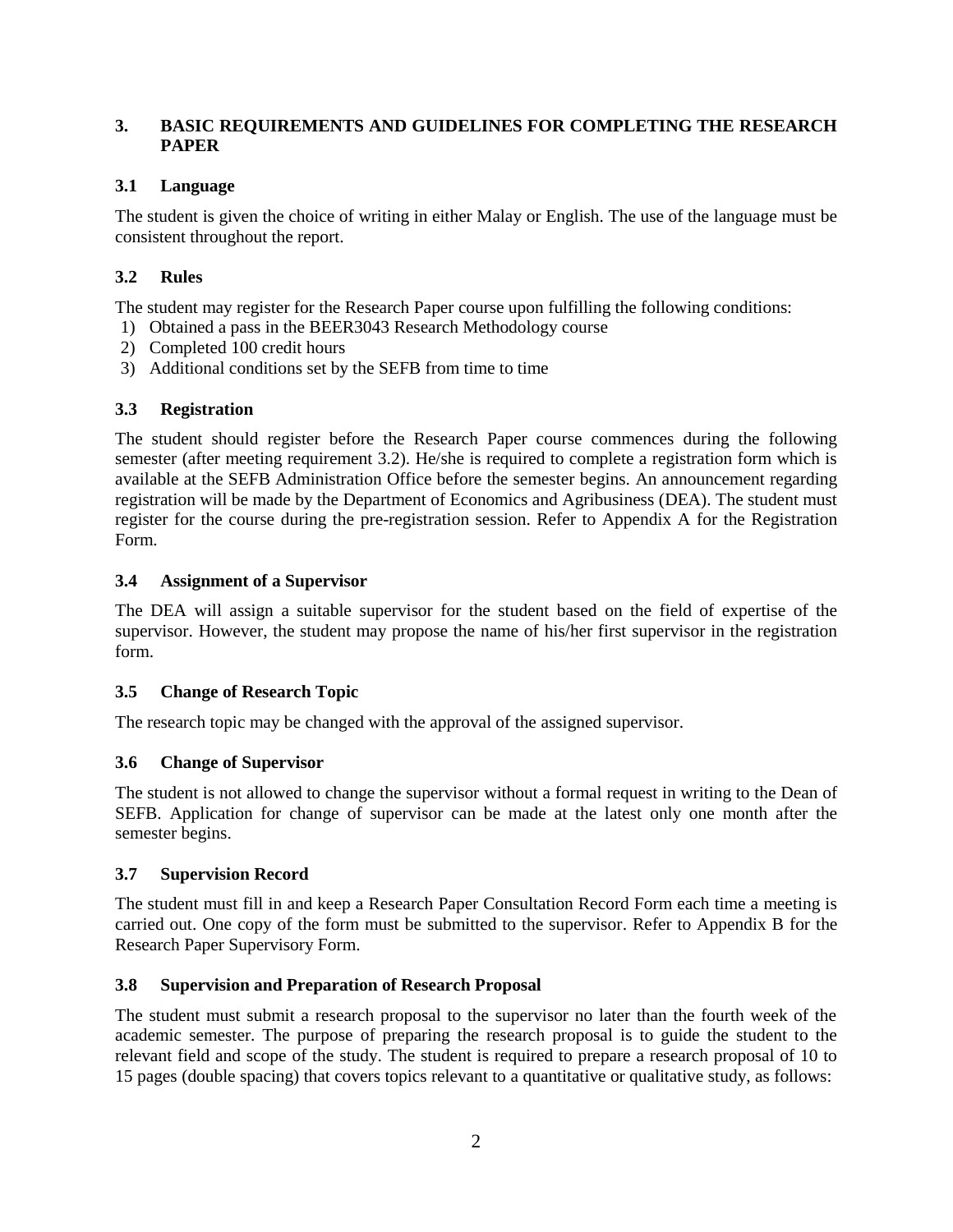- 1) Introduction
- 2) Problem Statement
- 3) Research Objective
- 4) Research Question
- 5) Significance of the Study
- 6) Literature Review
- 7) Research Model
- 8) Research Methodology
- 9) Research Activity Planner
- 10) References

The student must meet the supervisor at least once every two weeks or on the dates set by the supervisor to discuss the progress of the research. Failure to meet with the supervisor will affect the research progress and grades.

| WEEK                                             | <b>ACTIVITY</b>                                                                                                                                                                                           | <b>REMARKS</b>                                                                                                                                                                                               |
|--------------------------------------------------|-----------------------------------------------------------------------------------------------------------------------------------------------------------------------------------------------------------|--------------------------------------------------------------------------------------------------------------------------------------------------------------------------------------------------------------|
| Semester 6: Based on<br>notice issued by the DEA | Before the start of the semester<br>break (usually the $6th$ semester), the<br>student intending to take the<br>Research Paper course is required<br>to register during the pre-<br>registration session. | The student is also required to<br>ensure that the research paper is<br>registered in the academic system<br>at the beginning of the following<br>semester.                                                  |
|                                                  |                                                                                                                                                                                                           | The name of the supervisor will be<br>made known before the semester<br>break.                                                                                                                               |
| $1 - 2$                                          | Preliminary discussion with the<br>supervisor                                                                                                                                                             |                                                                                                                                                                                                              |
| $3-4$                                            | Writing and submission of the<br>research proposal (including<br>amendments) to the supervisor                                                                                                            | *Based on a report by the<br>supervisor, a warning letter from<br>the Dean of the SEFB will be<br>issued if the student fails to<br>complete the required research<br>proposal.<br>*Action by the supervisor |
| $5-6$                                            | Writing of Chapters 1 and 2<br>(questionnaire, if any)                                                                                                                                                    | *A warning letter from the Dean<br>will be issued to students who fail                                                                                                                                       |
| $7 - 8$                                          | Writing of Chapters 2 and 3 (data<br>collection)                                                                                                                                                          | to show work progress as planned.<br>*Action by the supervisor                                                                                                                                               |
| $9-10$                                           | Writing of Chapters 3 and 4                                                                                                                                                                               |                                                                                                                                                                                                              |
| $11 - 12$                                        | Writing of Chapters 4 and 5                                                                                                                                                                               | Students are required to apply for                                                                                                                                                                           |
| 13-14                                            | Writing of Chapter 5 and editing                                                                                                                                                                          | an Incomplete grade for failing to                                                                                                                                                                           |
|                                                  | Submission of research paper                                                                                                                                                                              | complete their reports.                                                                                                                                                                                      |

# **Table 1: Research Paper Work Schedule**

Notes:

1. All students are required to carry out the proposed research activities with the approval of the supervisors.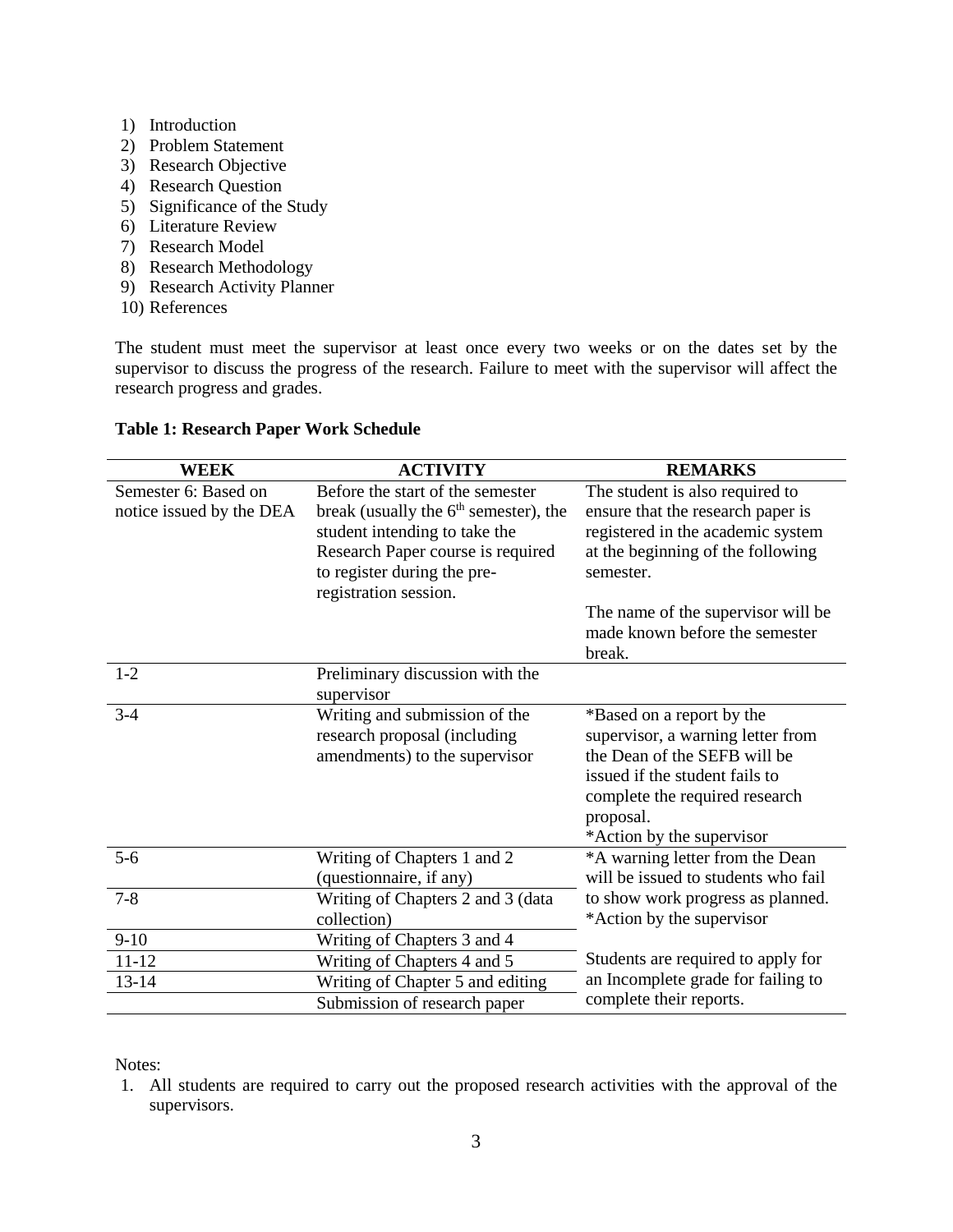- 2. Marks will be awarded after the research paper, which has been properly bound, is submitted to the supervisor on the final day of week l4 of the academic semester.
- 3. Research papers submitted without going through the supervisory process will be given a grade F.
- 4. Students are required to sign the Report Submission Form in the presence of the supervisor during the submission of the bound report to the supervisor and to the SEFB Administrative Office.

#### **3.9 Responsibilities of the Supervisor**

The research paper supervisors are DEA lecturers in the relevant fields of the research topics. Their main tasks, among others, are as follows:

- 1) To guide students in the preparation of the research proposal
- 2) To monitor the work progress of the students from time to time by using the Research Paper Supervisory Form. This form is to be filled by the students for every meeting (refer to Appendix B). All copies of the form should be submitted to the supervisor for record purposes
- 3) To advise students if the progress of the project or work does not meet the set standards and to recommend appropriate action
- 4) To report or notify the programme coordinator of problems concerning the students under their supervision

#### **4. EVALUATION AND SUBMISSION OF RESEARCH PAPER**

#### **4.1 Evaluation Components**

The evaluation of a research paper shall be based on the performance and ability of the student to prepare a research proposal, the research consultation and progress report (Research Paper Supervisory Form) and the final report. The components to be evaluated are as follows:

#### **1) Final report (100 per cent)**

The scores are given based on the prescribed grading rubric. Students are required to discuss the grading rubric with their supervisors.

#### **4.2 Score Weight**

The scoring of the research paper project is as follows:

|              | <b>Type and Mode of Assessment</b>                                                        | <b>Percentage</b> |
|--------------|-------------------------------------------------------------------------------------------|-------------------|
| Final report |                                                                                           | 100               |
|              | Attendance/supervision<br>$(10)^*$ Supervisor may<br>deduct up to 10 marks for attendance |                   |
| <b>TOTAL</b> |                                                                                           | 100               |

#### **4.3 Submission of Research Paper**

Students who have completed the BEER3996 Research Paper must adhere to the following procedure: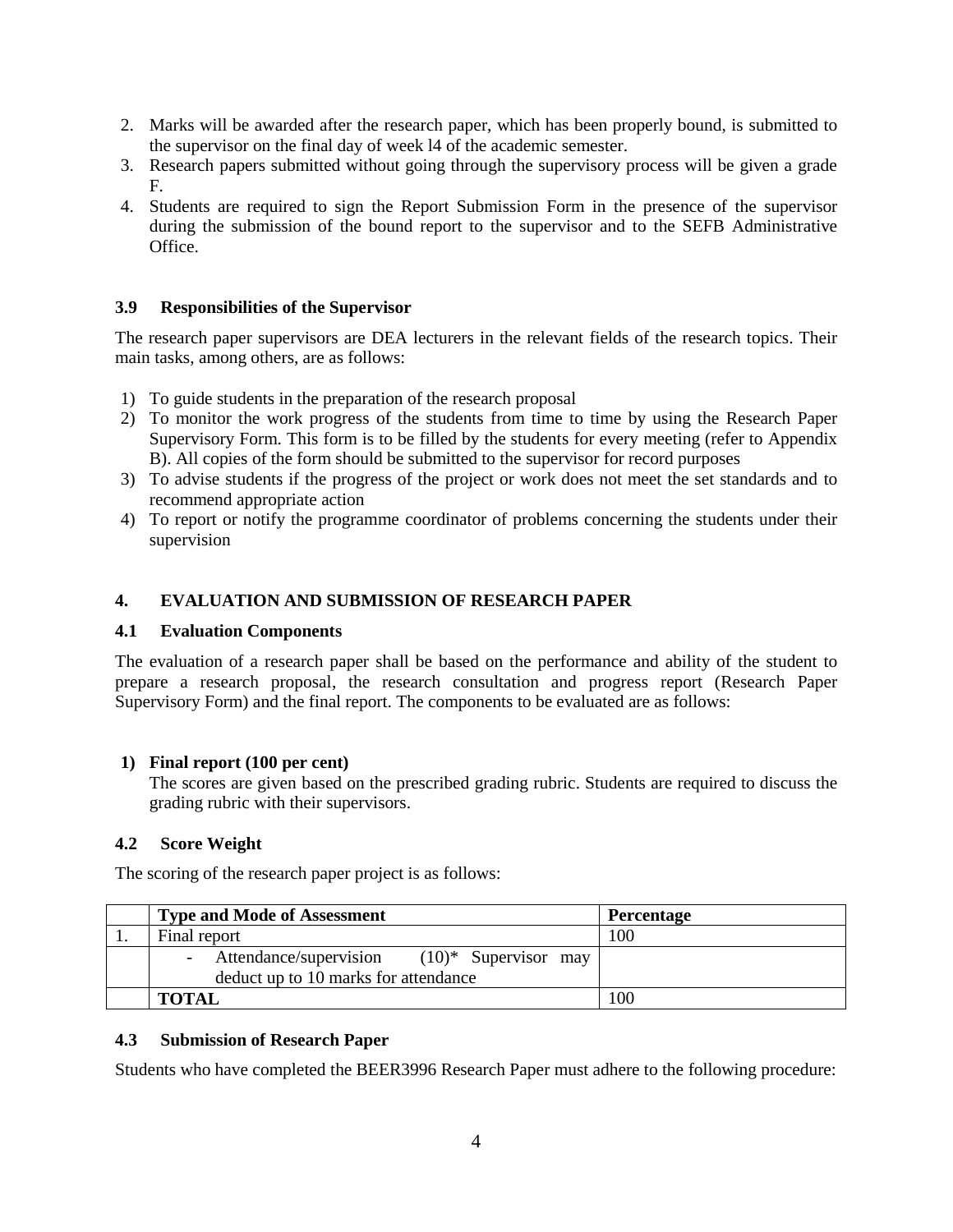- 1) Research papers must be submitted to the supervisors not later than the last day of the  $14<sup>th</sup>$  week of the academic semester.
- 2) ONE (1) set of the printed report (bound according to specifications) and compact disc (CD) must be submitted to the supervisors.
- 3) ONE (1) set of the printed report (bound according to specifications) and compact disc (CD) together with the Research Paper Submission Form must be submitted to the SEFB Administrative Office.
- 4) An Incomplete grade may be awarded to students who have not completed any particular requirements, subject to the following conditions:
	- a) Applications for the Incomplete grade must be submitted to the Dean of the SEFB upon approval by the supervisor before the end of the  $14<sup>th</sup>$  week of the academic semester.
	- b)The Incomplete grade must be redeemed within four (4) weeks of the deadline for submission.
	- c) If the Incomplete grade is redeemed after the expiry of the 4-week deadline as described in 2(b) above, but not later than the subsequent four (4) weeks, then the student will receive a grade lower than the grade he/she rightly deserves.
	- d)If the Incomplete grade is not redeemed after the expiration of the 8-week deadline, a grade F will be awarded to the student.

#### **5. PREPARATION OF THE FINAL RESEARCH REPORT**

#### **5.1 Content of Report**

Students may prepare their final reports covering the basics as listed below. However, the contents as listed below must be adapted to the form or method of study, namely either quantitative or qualitative. An example of contents in the final report may include the following items:

#### **CHAPTER 1: INTRODUCTION**

- Introduction
- Problem Statement
- Research Objective
- Research Question
- Significance of the Study
- Research Model
- Research Hypothesis
- Chapter Organisation
- Conclusion

#### **CHAPTER 2: LITERATURE REVIEW**

- Introduction
- Description/Definition of Concept
- Highlights of relevant previous studies
- Conclusion

# **CHAPTER 3: RESEARCH METHODOLOGY**

- Introduction
- Type and Design of Study
- Data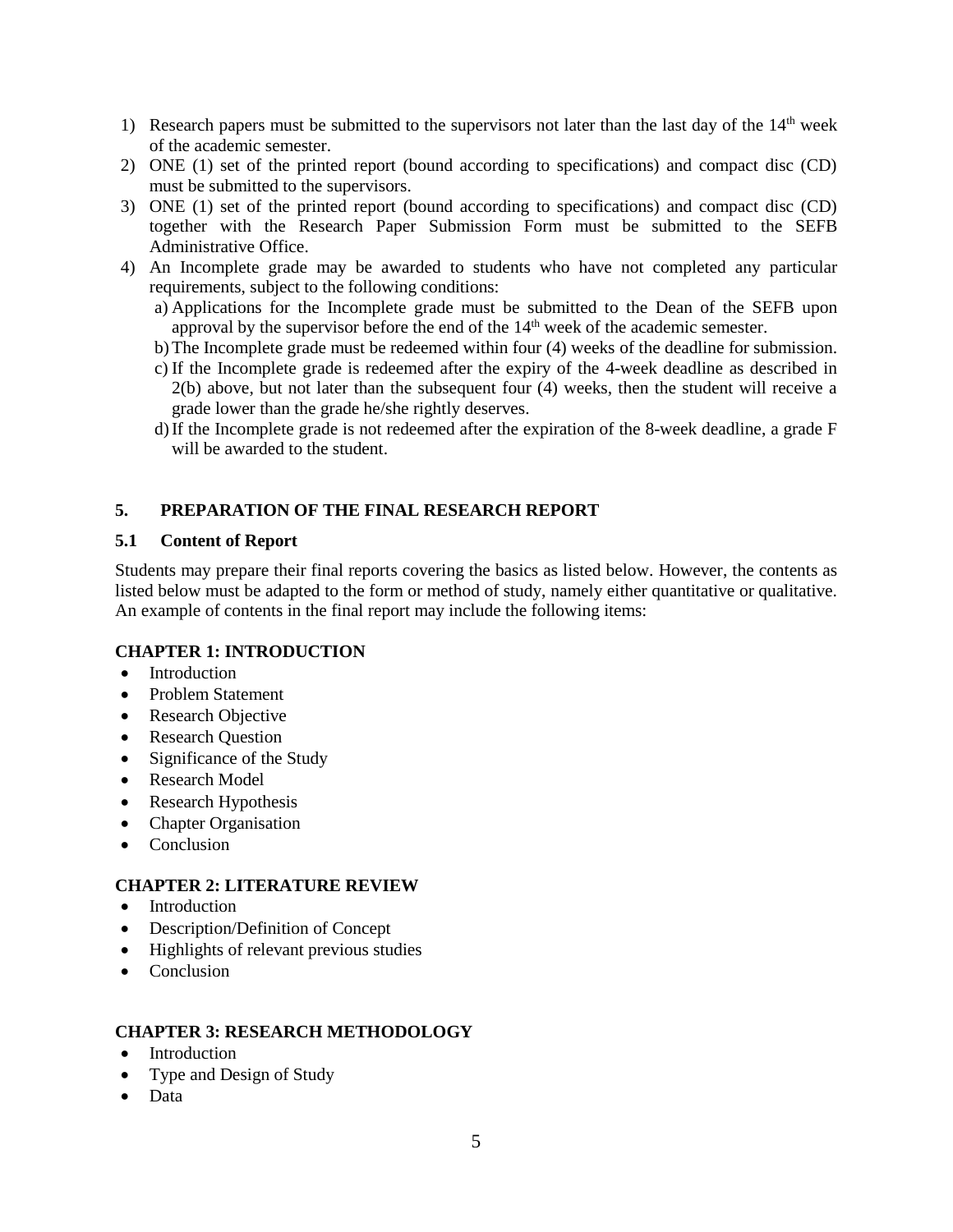- Selection of Variables
- Appropriate method of data analysis (Examples: ANOVA, Chi-square, Pearson Correlation, Regression)
- Conclusion

# **CHAPTER 4: DATA ANALYSIS AND FINDINGS**

- Introduction
- Descriptive Data Analysis and Findings
- Empirical Data Analysis and Findings
- Conclusion

# **CHAPTER 5: DISCUSSION, CONCLUSION AND RECOMMENDATIONS**

- Discussion
- Conclusion
- Limitations of the Study
- Recommendations

In addition, the research paper should also adopt proper scientific writing such as writing according to the specified format, correct usage of the language, creativity in presentation and authenticity of work (no elements of plagiarism).

# **5.2 Writing Format**

Refer to Part 2: Research Paper Writing Format

# **6. TECHNICAL SPECIFICATIONS OF A RESEARCH PAPER**

The report must be prepared using a computer and printed out using a printer. Students are advised to ensure that all amendments have been incorporated before printing the draft report.

# **6.1 Length of Research Paper**

The research paper should be at least 50 pages long, excluding appendices.

# **6.2 Typeface and Font Size**

The whole report, including the title page and pagination, should be done using the Times New Roman typeface. The font size is 12-point and not italicised except for scientific names and foreign words only. The title must be typed in **bold** letters. In certain instances, where permitted, the endnotes and texts in tables should not be less than 8-point.

# **6.3 Margins**

The left margin should be at least 4 cm. The right, top and bottom margins should be at least 2 cm. The determination of margins is to facilitate the binding process. All information, such as the title and figures, including page numbering, should be contained within these margins.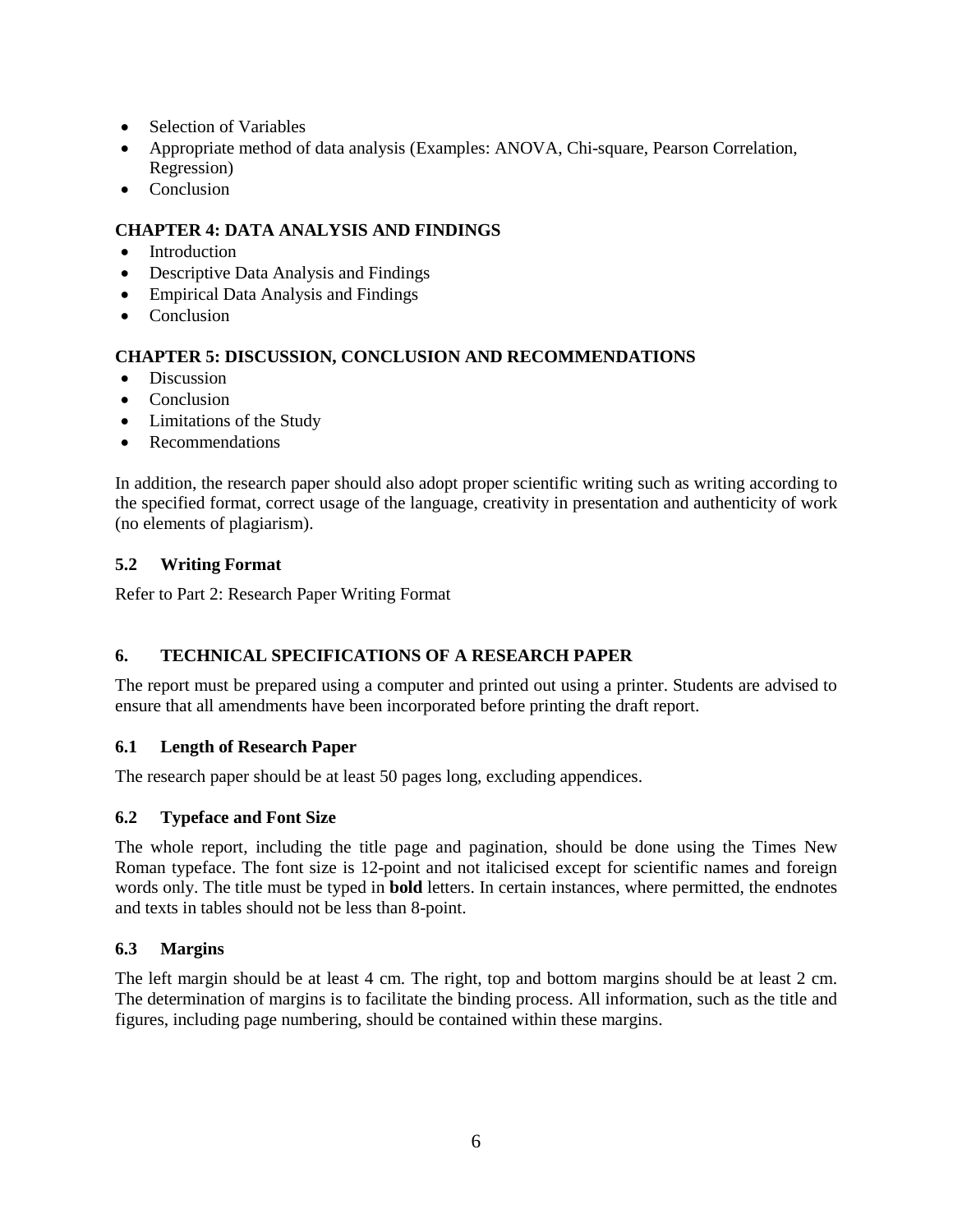# **6.4 Spacing**

The report must be typed using double spacing. Triple spacing is required between paragraphs and sections. However, the following must be typed using single spacing:

- 1) Information in footnotes
- 2) Quotes exceeding three (3) lines edited in block form
- 3) References (except spacing between two references)
- 4) Headings for tables or figures
- 5) Attachments of questionnaire sample, correspondence, etc.
- 6) Headings or sub-headings

# **6.5 Paragraphs**

The first paragraph starts from the left, without indentation (tab). The second and subsequent paragraphs start with a 12.5 mm indentation from the left.

# **6.6 Pagination**

Page numbers should be placed at the bottom right corner of the page. Pages should be numbered consecutively, including pages for tables, figures and appendices. Every attachment must be distinguished using capital letters starting with the letter "A". Pages for the appendices should also be numbered consecutively from the previous page.

The pages prior to Chapter 1 should be numbered in lower case roman numerals (i, ii, iii). The title page is counted as page "i" but is not numbered on the page. Page 1 starts with the first page of the Introduction or Chapter 1.

# **6.7 Type of Paper**

Use the white 70/80 gsm simile paper or its equivalent. Paper size is A4 or measuring 210 mm x 297 mm.

# **6.8 Binding for Submission**

Students who have completed the report should have it bound in dark blue hard cover. The duly bound research paper should be submitted together with a soft copy as described in 4.3 (1) and (2). The soft copy in the form of a compact disc must be inserted in a specially designed pocket on the inside back cover of the report. Students must ensure that the signatures of the relevant parties are obtained before submitting the final report to the SEFB Administrative Office.

# **6.8.1 Front Page**

Refer to Appendix C.

# **6.8.2 Spine**

Refer to Appendix C.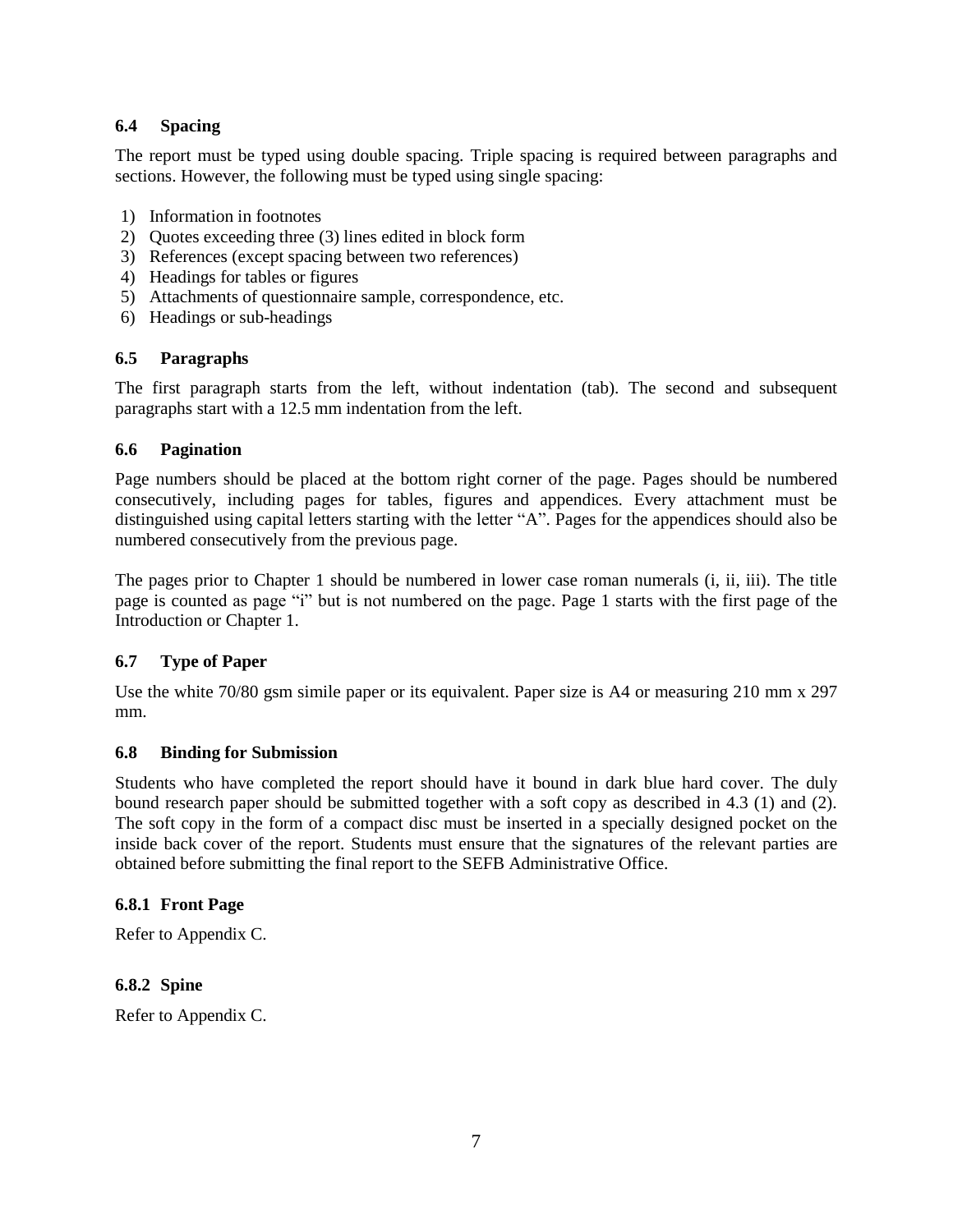# **7. CONSISTENCY IN WRITING**

# **7.1 Unit of Measurement**

Use the international unit of measurement, such as the SI unit: 1 litre (1 L) 20 millilitres (20 ml) 5 kilogrammes (5 kg) 12 grams (12 g) 45 parts per million (45 ppm) Ringgit Malaysia 60 (RM60)

Numbers before a unit of measurement should not be written in words. For example, it is 5 kg and not five kg unless the number is at the beginning of a sentence.

# **7.2 Numbering**

All integers less than 10 should be written in words unless they are used with units of measurement (for example: 5 kg, 10 ml). Write as numerals for numbers 10 and above. If a sentence begins with a number, it should be spelled out. For example, "Three hundred and eighty-five farmers had been selected as respondents for the study." Examples on the use of numbering:

- 1) For numbers less than 10
- There are four chairs, two tables and eight pairs of shoes in the room.
- 2) The number of taxis which have been approved over the last five years is 8, 53, 27, 38, 52 and 90.

# **7.3 Ellipsis**

The author uses the ellipsis to indicate the omission of words from a reference material. The ellipsis is composed of three (3) dots (…). When the ellipsis is placed at the end of a sentence, the fourth point is included to indicate a period.

For example: Khadijah (1985: 4) wrote about the conference:

The conference in Kuala Lumpur… agreed that the education crisis, as described in the document, was indeed true…

# **7.4 Using the Percentage Symbol**

The % symbol may be used in place of the word 'percentage'. For example, 27.3% typed without a space. Regardless if the writer chooses to use either the symbol or word, he/she must use the chosen style consistently throughout the research paper.

# **8. PLAGIARISM**

Plagiarism is defined as the "unacknowledged use, as one's own work, of the work of another person". Failure to acknowledge the source of the idea or expression of an idea shall constitute plagiarism.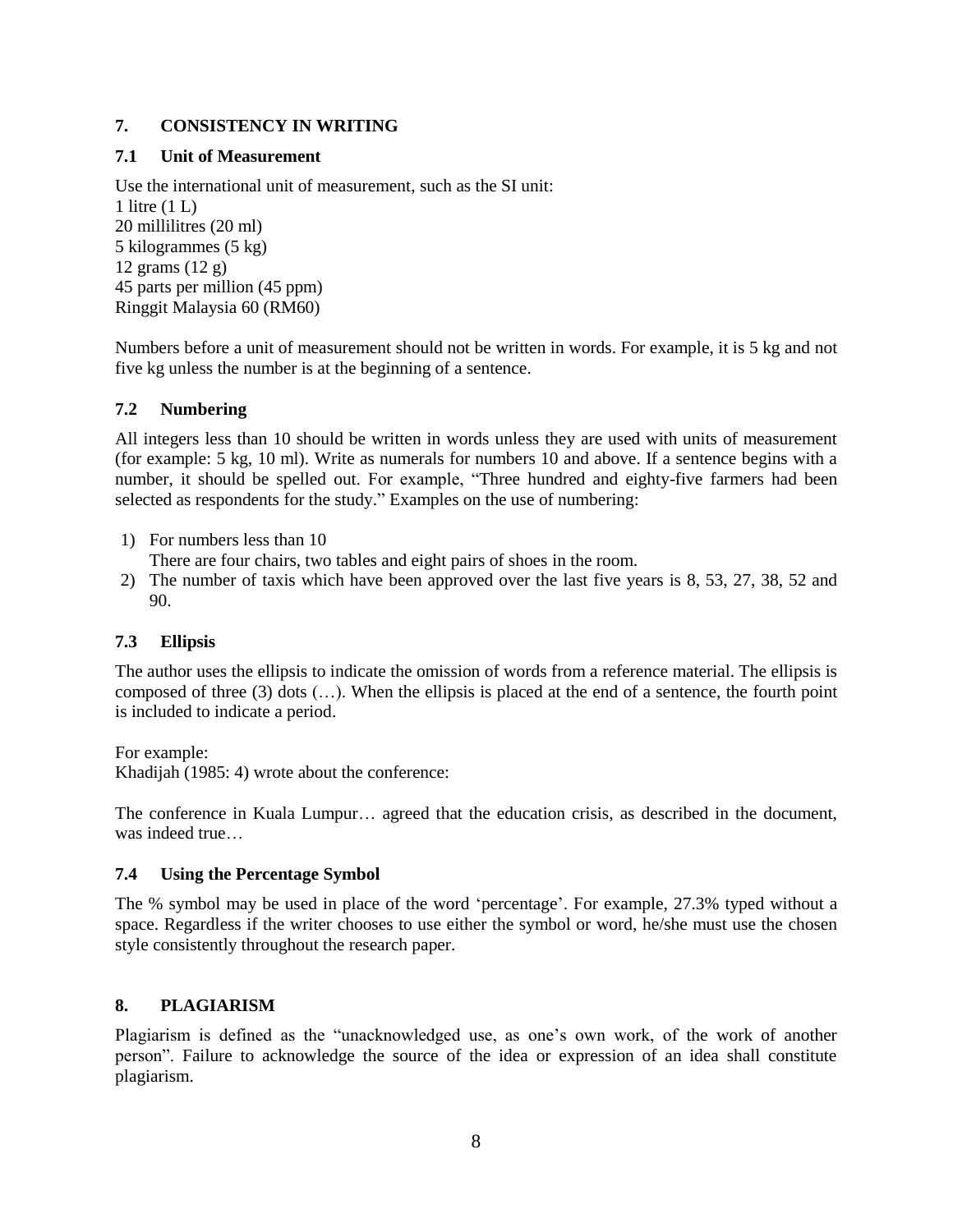The following are some instances which constitute plagiarism:

- 1) Copying whole passages of text and passing them off as one's own work. Quotes should be paraphrased using own words with proper citation of the source.
- 2) Ideas taken directly from materials without stating the source. These should be quoted by using quotation marks with proper citation of the source.

Plagiarism is a serious academic offence and liable to disciplinary action under the University Code of Conduct.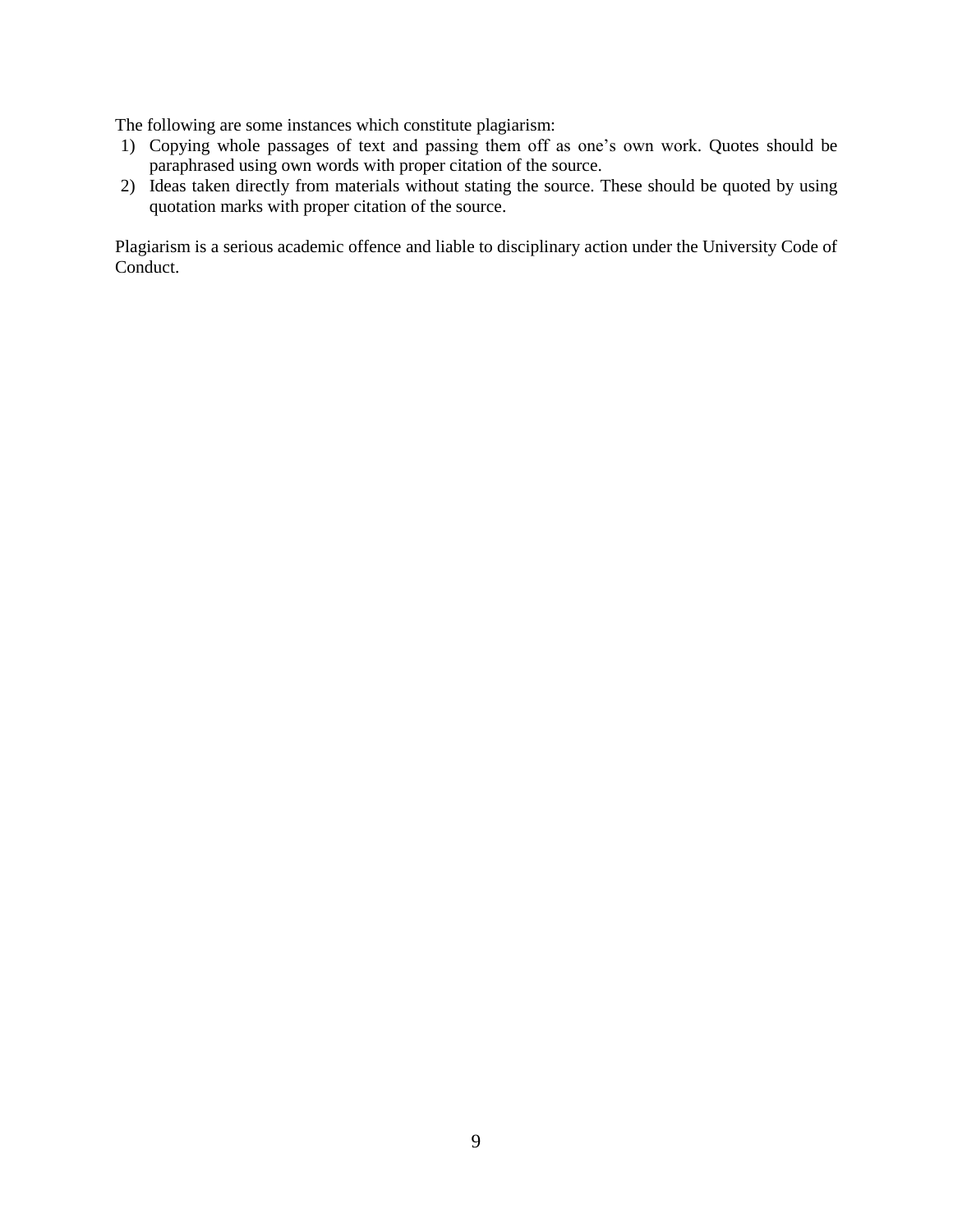#### **PART 2**

#### **WRITING FORMAT OF RESEARCH PAPER**

The research paper generally has three (3) main sections:

| NO. | <b>SECTION</b>      | <b>CONTENT</b>                                                        |
|-----|---------------------|-----------------------------------------------------------------------|
|     | First section       | The first section contains the title, copyright, student declaration, |
|     |                     | confirmation of acceptance, acknowledgments/preface, table of         |
|     |                     | contents, list of tables, list of figures, and list of abbreviations. |
| 2.  | Main section (text) | Usually divided into chapters.                                        |
| 3.  | Final section       | The final section contains references and appendices.                 |

The following is an example of the arrangement of pages in a research paper. This arrangement is only a suggestion and a guide as not all research papers contain all the parts listed below (depending on supervisor's suggestions).

An example of arrangement of pages in a research paper (see Appendix I):

| Item |                                 | Remarks                                                 |
|------|---------------------------------|---------------------------------------------------------|
| 1    | Cover (front page)              |                                                         |
| 2    | Blank page                      |                                                         |
| 3    | Title page                      | The page number is not displayed but is counted as page |
|      |                                 | (i).                                                    |
| 4    | Copyright page                  |                                                         |
| 5    | Student declaration page        |                                                         |
| 6    | Confirmation of acceptance page |                                                         |
| 7    | Acknowledgements/Preface        |                                                         |
| 8    | Table of contents               |                                                         |
| 9    | List of tables                  |                                                         |
| 10   | List of figures                 |                                                         |
| 11   | List of abbreviations           |                                                         |
| 12   | Abstract                        |                                                         |
| 13   | Main section (chapter)          | Page 1 will start with the first page (1) of Chapter 1. |
| 14   | References                      |                                                         |
| 15   | Appendices                      |                                                         |
| 16   | Blank page                      |                                                         |

#### **Title Page (Appendix D)**

This page should contain the following:

- 1) Full title of the research paper in capital letters;
- 2) Full name of the author in capital letters;
- 3) Study/Degree programme; and
- 4) Month and year of submission

The title must provide a precise summary of the research paper content. Avoid using words like "This study…", "An analysis…" or "A research…" because that being carried out is clearly a study, an analysis or a research. The title should be typed using single spacing.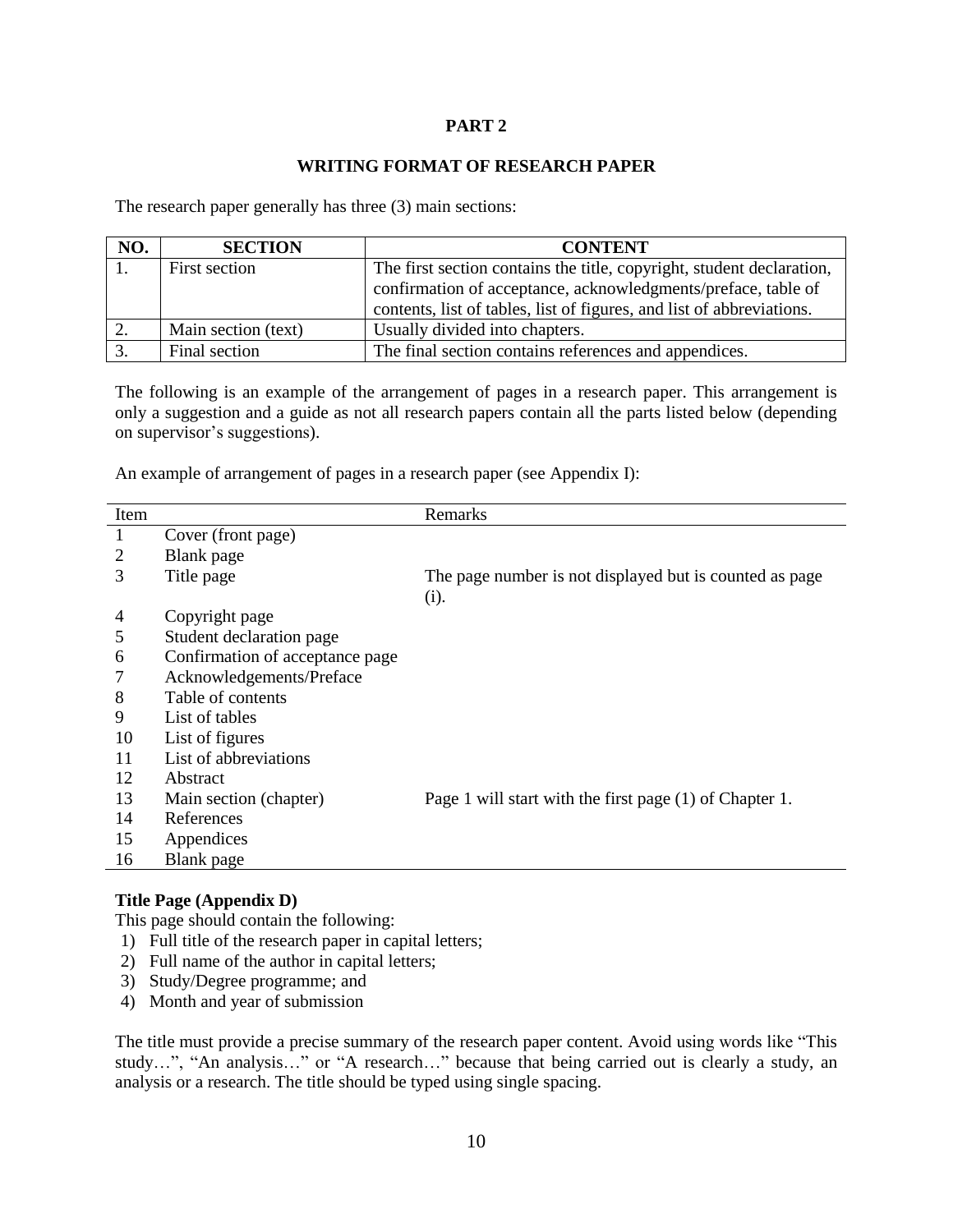#### **Copyright Page (Appendix E)**

The following statement should be written on this page:

All rights reserved. No part of this research paper may be reproduced or transmitted in any form or by any means, electronic, mechanical, photocopying, recording or otherwise, without the prior written permission of the Dean of the School of Economics, Finance and Banking, Universiti Utara Malaysia.

#### **Student Declaration Page (Appendix F)**

This page contains the signature of the student declaring that the research paper is the student's own work and effort. The following statement should be included on this page:

I hereby declare that this report is my own work, except where other sources of information have been used, they have been duly acknowledged. I also hereby relinquish the copyright to the School of Economics, Finance and Banking of the Universiti Utara Malaysia for purposes of its publication, if deemed suitable.

Signature of student: ……………………………

Date: ……………………………

#### **Confirmation of Acceptance Page (Appendix G)**

This page contains the signature of the supervisor verifying that the research paper has been examined and approved.

The following statement should be included on this page:

The research paper entitled ……………………………… prepared by ………………….., Matriculation No. ………………….., has been reviewed and accepted, and fulfils a requirement for the award of Bachelor of Science in Economics with Honours.

Verified by:

…………………………………. Name and signature of supervisor

Date: ………………………..

#### **Acknowledgments (Appendix H)**

Acknowledgments usually contain expressions of gratitude to all individuals and agencies for their assistance, insight and guidance throughout the research process.

#### **Table of Contents (Appendix I)**

The table of contents must be sequential and the page numbers must reflect the list/order of the main text.

#### **List of Tables and Figures (Appendices J and K)**

The list should show the full headings as indicated in the tables/figures/diagrams in the main text. The page numbers must reflect the page numbers where the tables/figures/diagrams are located.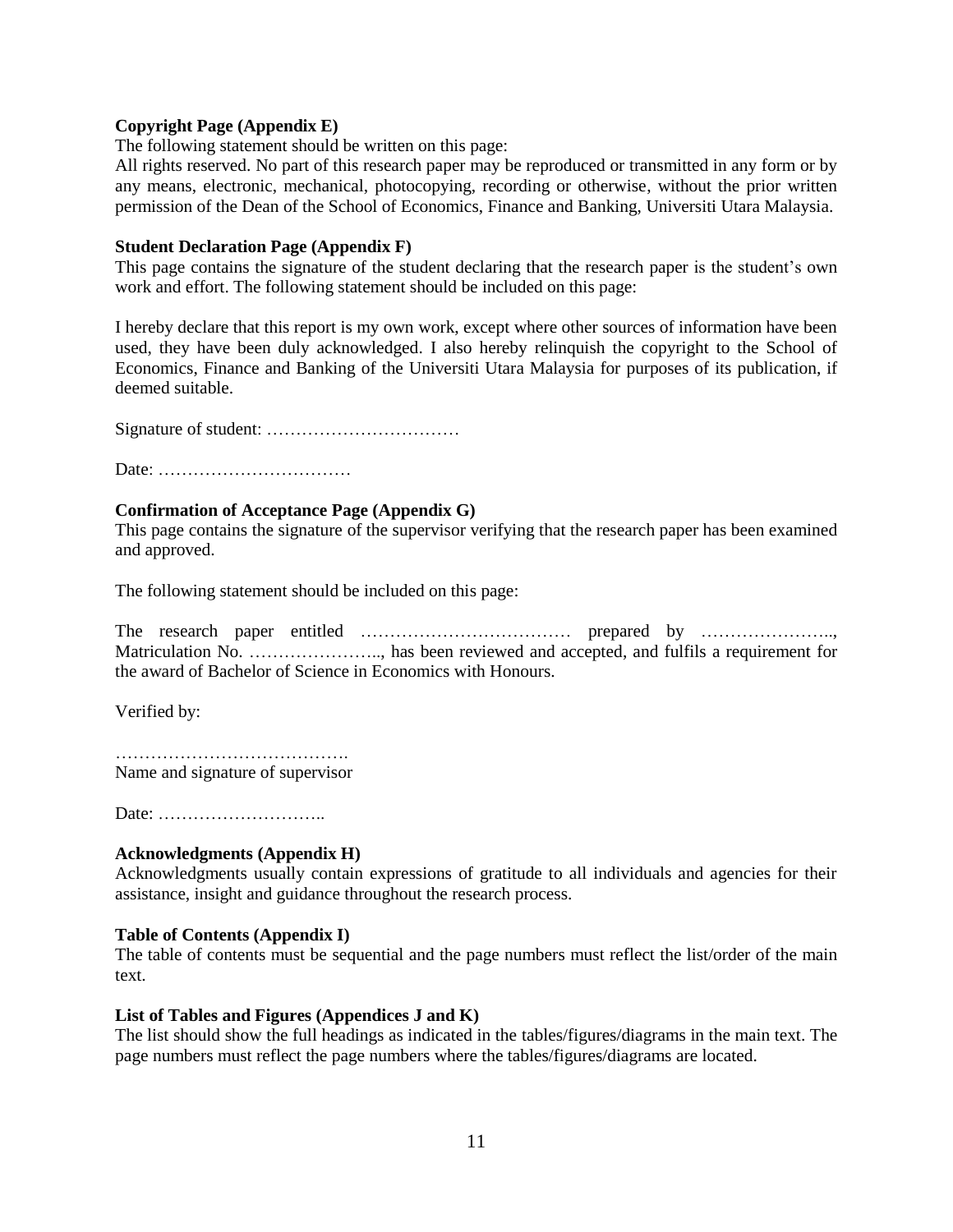#### **List of Abbreviations (Appendix L)**

The list contains abbreviations together with the full titles of the abbreviations. The list is arranged alphabetically from A to Z.

#### **Abstract (Appendix M)**

The abstract is a summary of the whole research paper which must be given due importance as the main text. Literature reviews are not included in the abstract. The full term of an abbreviation must be written the first time it is used. An abstract should not exceed 350 words. It covers a brief statement of the problem, research methodology and framework, summary of the main findings, and the conclusion of the study.

#### **References (Appendix N)**

References list out the sources of information used in the study such as books, journals, reports, magazines, newspapers and individuals. Students should consult the latest style for referencing their sources (see Appendix N for reference examples).

Refer to the APA style on footnotes at [http://kildekompasset.no/references/apa-6th-for-footnotes.aspx.](http://kildekompasset.no/references/apa-6th-for-footnotes.aspx)

#### **Tables**

Tables should be numbered consecutively using Arabic numerals (including those in the text or appendices). Tables are numbered by chapter. For example, Table 1.1, 1.2, 1.3, 2.2.

Table numbering, titles and descriptions should be typed in single spacing (see Appendix N). The style of writing used should remain consistent at all times. The source, if any, should be written below the table.

#### **Figures**

Figures shall include maps, charts, graphs, diagrams and images. All these are numbered consecutively, similar to tables (see Appendix). The captions should be typed in regular sentence case using single spacing.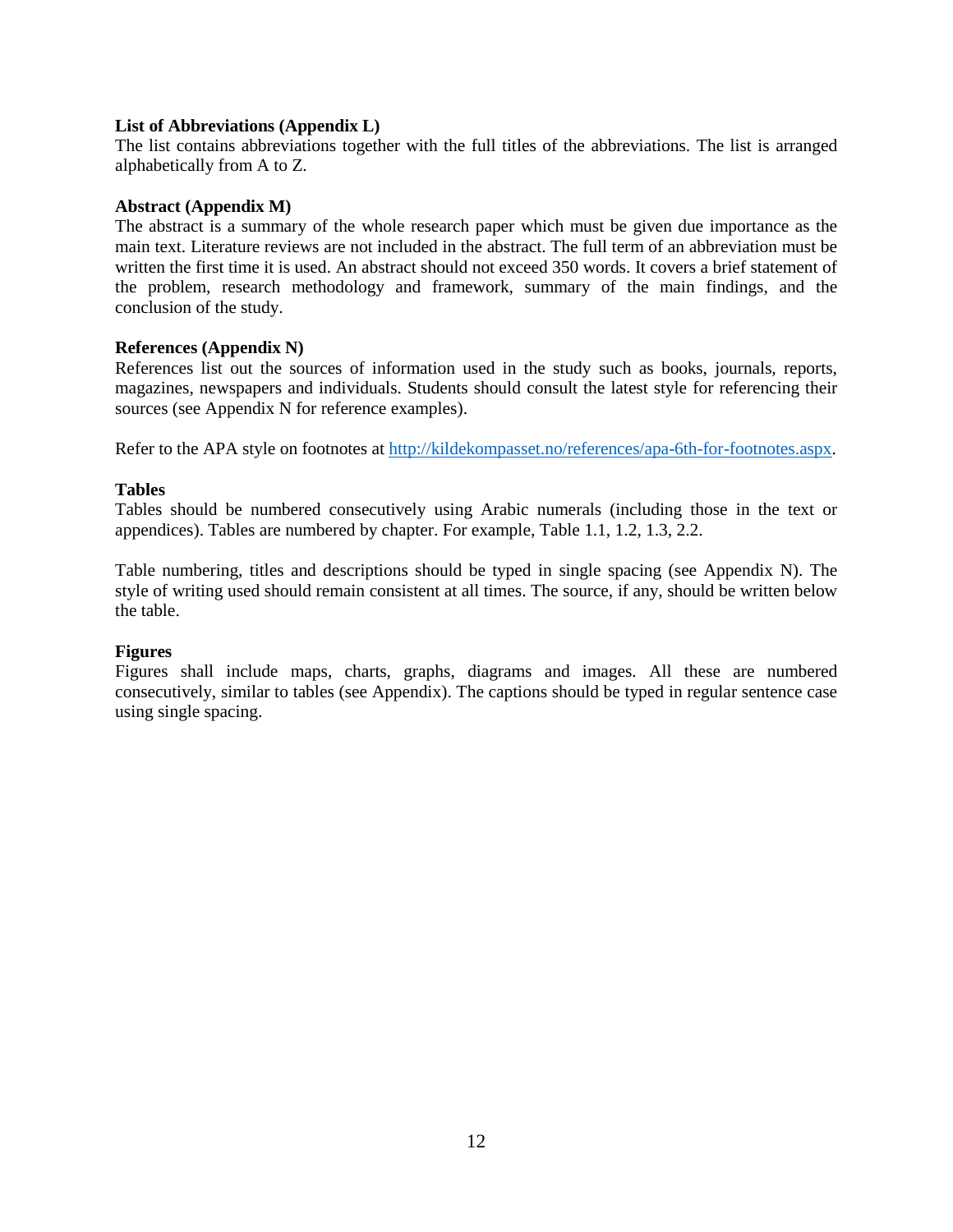**Appendix A: Registration Form**

| <b>FORM</b><br>Name:<br>Matric No:<br>Tel No. $\qquad \qquad$<br><u> 1989 - Johann John Stone, market fan it ferstjer fan it ferstjer fan it ferstjer fan it ferstjer fan it fers</u>                                                     |
|-------------------------------------------------------------------------------------------------------------------------------------------------------------------------------------------------------------------------------------------|
|                                                                                                                                                                                                                                           |
|                                                                                                                                                                                                                                           |
| Programme:<br><u> 1989 - Johann John Stone, mars et al. (</u>                                                                                                                                                                             |
| Semester:                                                                                                                                                                                                                                 |
| Final Semester/Session:<br>$\left($<br>$20 - 7$                                                                                                                                                                                           |
| <b>Suggested Topic of Research:</b><br><u> 1989 - Johann John Stein, markin fan it ferstjer fan de ferstjer fan it ferstjer fan it ferstjer fan it fers</u>                                                                               |
| Synopsis of Research:<br>Student's signature:<br>RECOMMENDED SUPERVISOR (RECOMMENDATION FROM STUDENT)                                                                                                                                     |
| <b>Approved/Not Approved</b>                                                                                                                                                                                                              |
| (HEAD OF DEPARTMENT)<br>NOTE:<br>You need to report to your supervisor once the official list of supervisor-student is announced.<br>a)<br>You need to fix a meeting schedule with your supervisor and plan your research duration.<br>b) |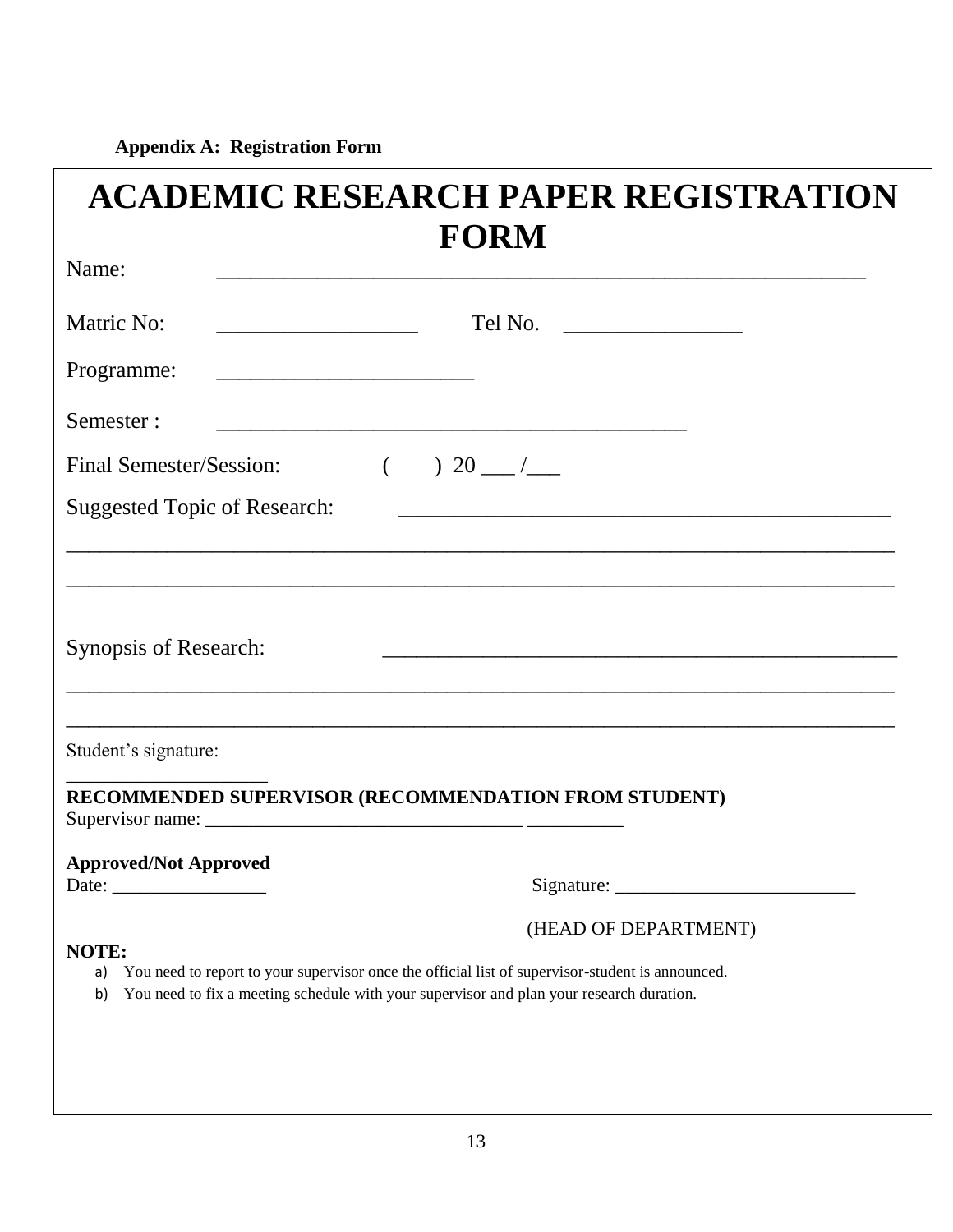# **Appendix B: Research Paper Supervisory Form**

| UUM<br>Universiti Utara Malaysia | <b>School of Economics, Finance and</b><br><b>Banking</b><br><b>UUM COB</b> |
|----------------------------------|-----------------------------------------------------------------------------|
|                                  | <b>ACADEMIC RESEARCH PAPER SUPERVISIORY FORM</b>                            |
|                                  |                                                                             |
|                                  |                                                                             |
| Discussion summary:              |                                                                             |
|                                  |                                                                             |
| Action to be taken:              |                                                                             |
|                                  |                                                                             |
|                                  | Supervisor's signature:                                                     |
| Date:                            | Date:                                                                       |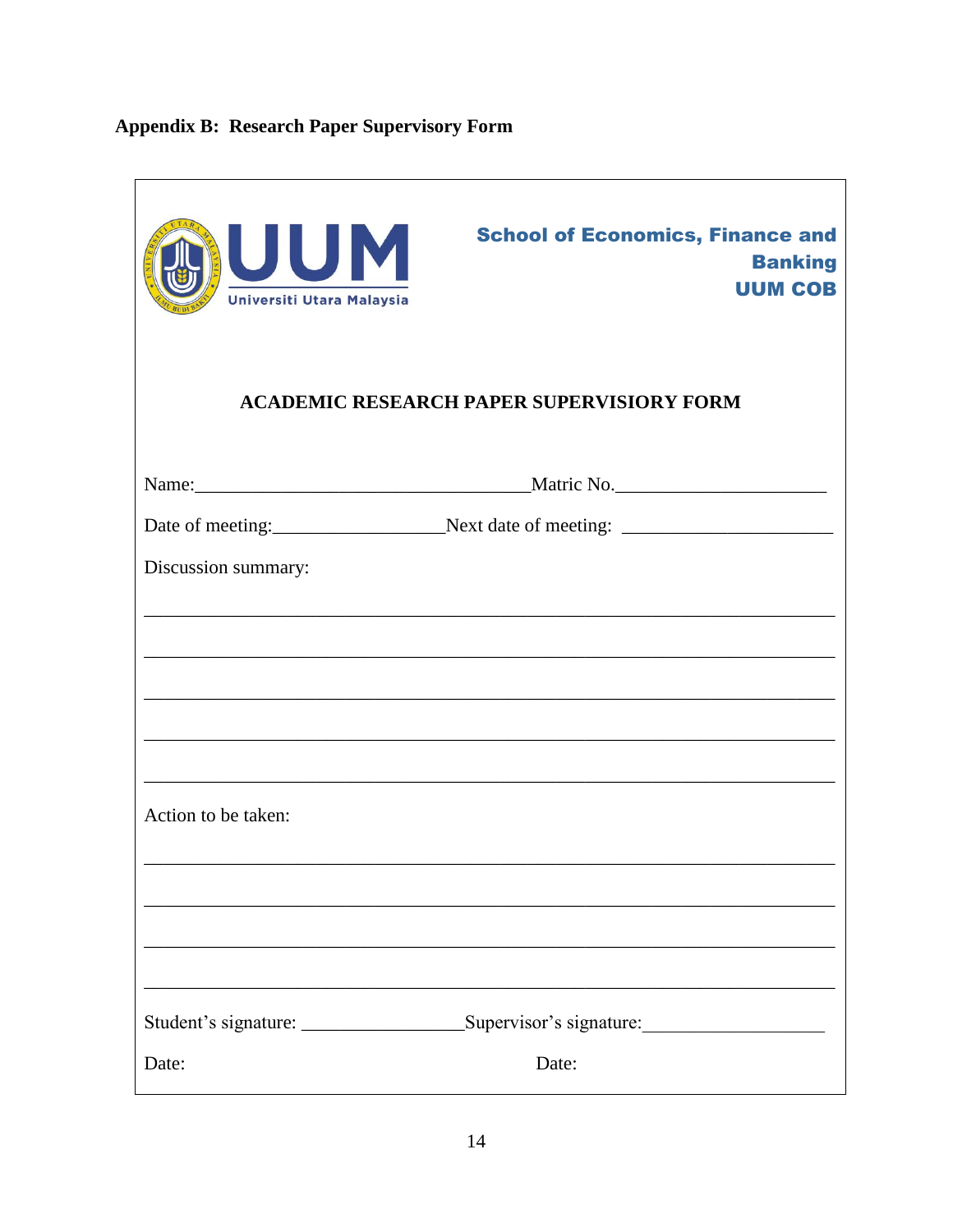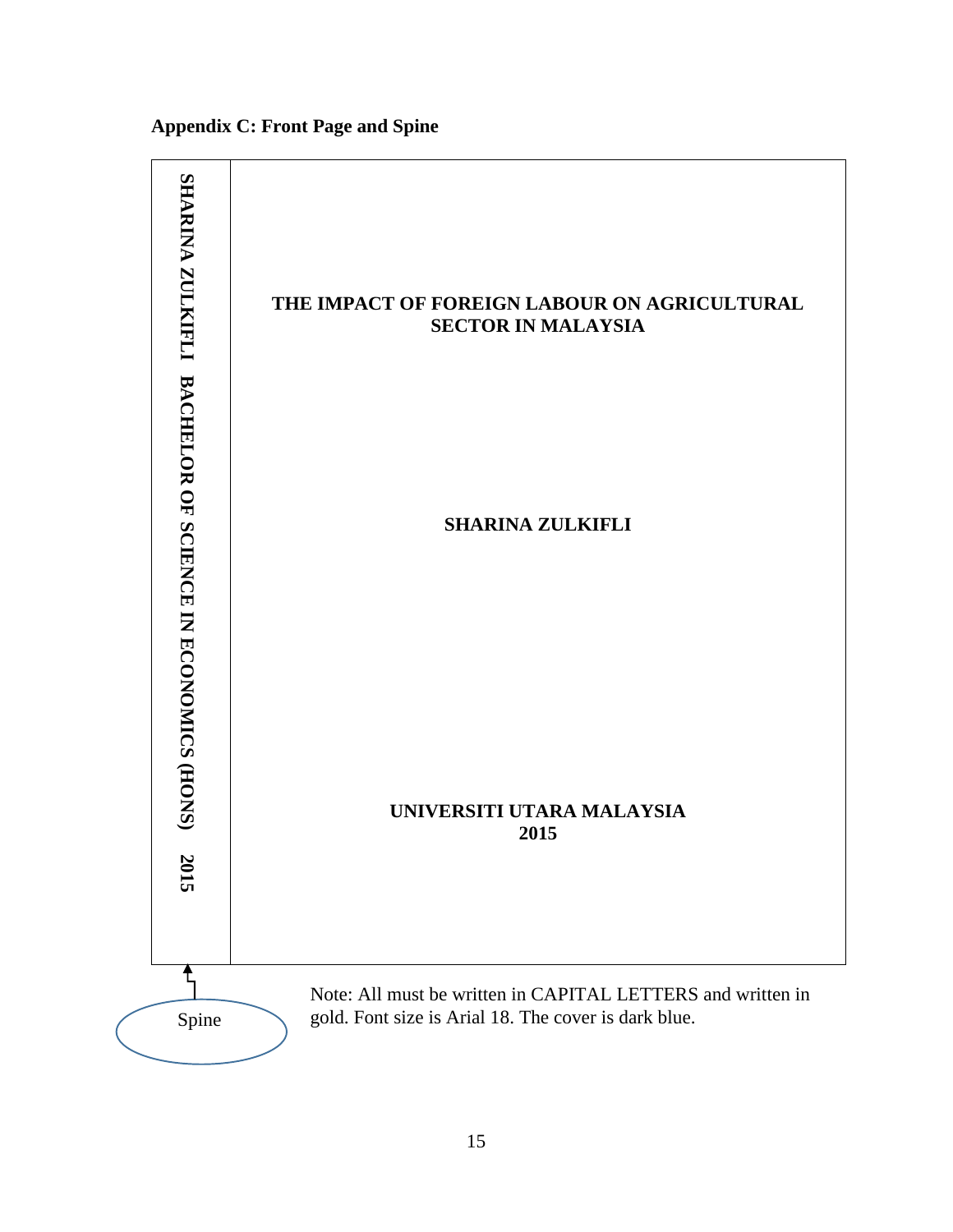**Appendix D : Title Page**

# **THE IMPACT OF FOREIGN LABOUR ON AGRICULTURAL SECTOR IN MALAYSIA SHARINA ZULKIFLI THIS RESEARCH PAPER IS PRESENTED AS A PARTIAL FULFILMENT OF THE REQUIREMENTS FOR THE AWARD OF THE DEGREE OF BACHELOR OF SCIENCE IN ECONOMICS (HONOURS) UNIVERSITI UTARA MALAYSIA MAY 2015**

Note: All must be written in **BOLD CAPITAL LETTERS**. This page starts with (i) but not written.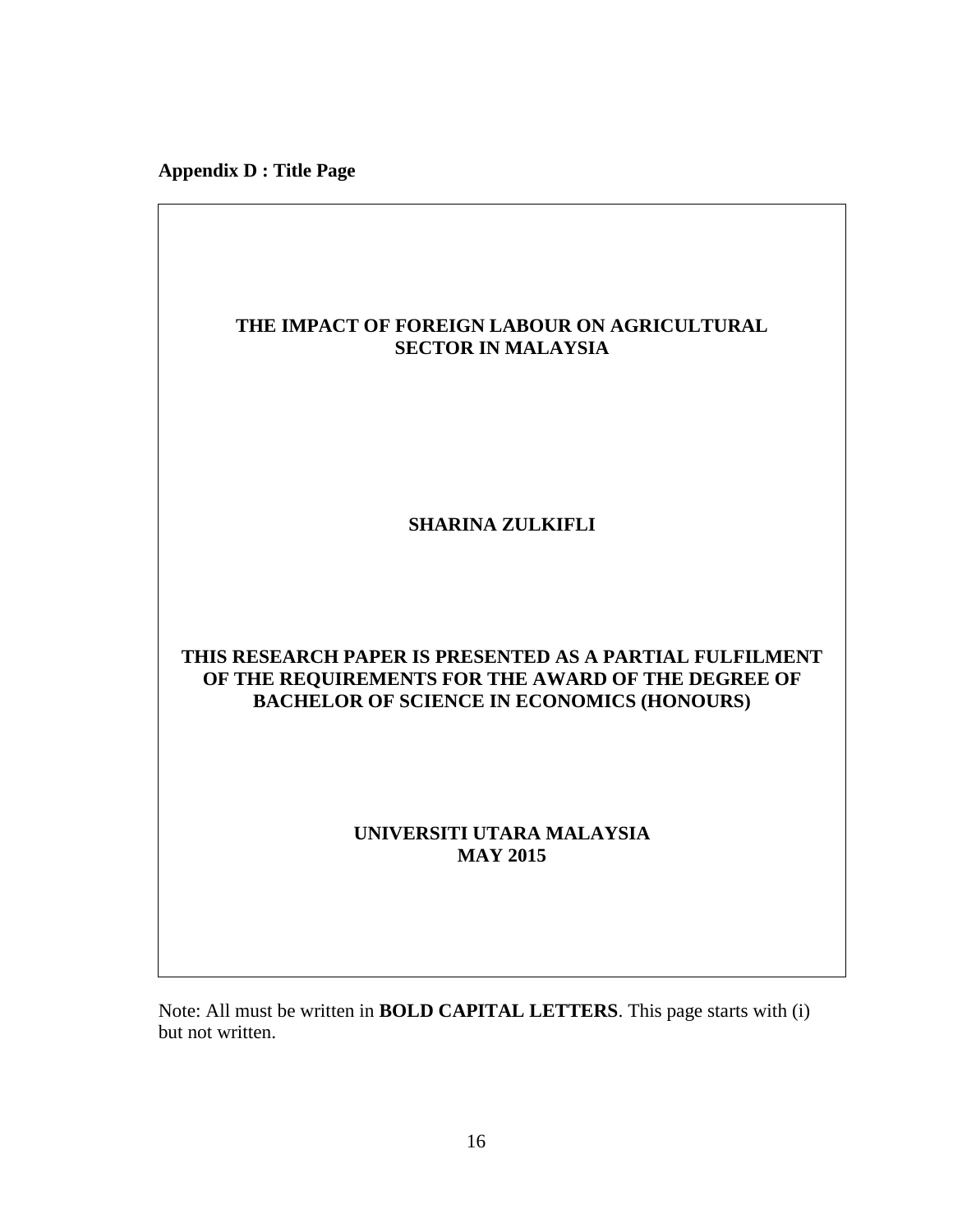# **COPYRIGHT**

No part of this research paper may be reproduced or transmitted in any form or by any means, electronic, mechanical, photocopying, recording or otherwise, without the prior written permission of the Dean of the School of Economics, Finance and Banking, Universiti Utara Malaysia.

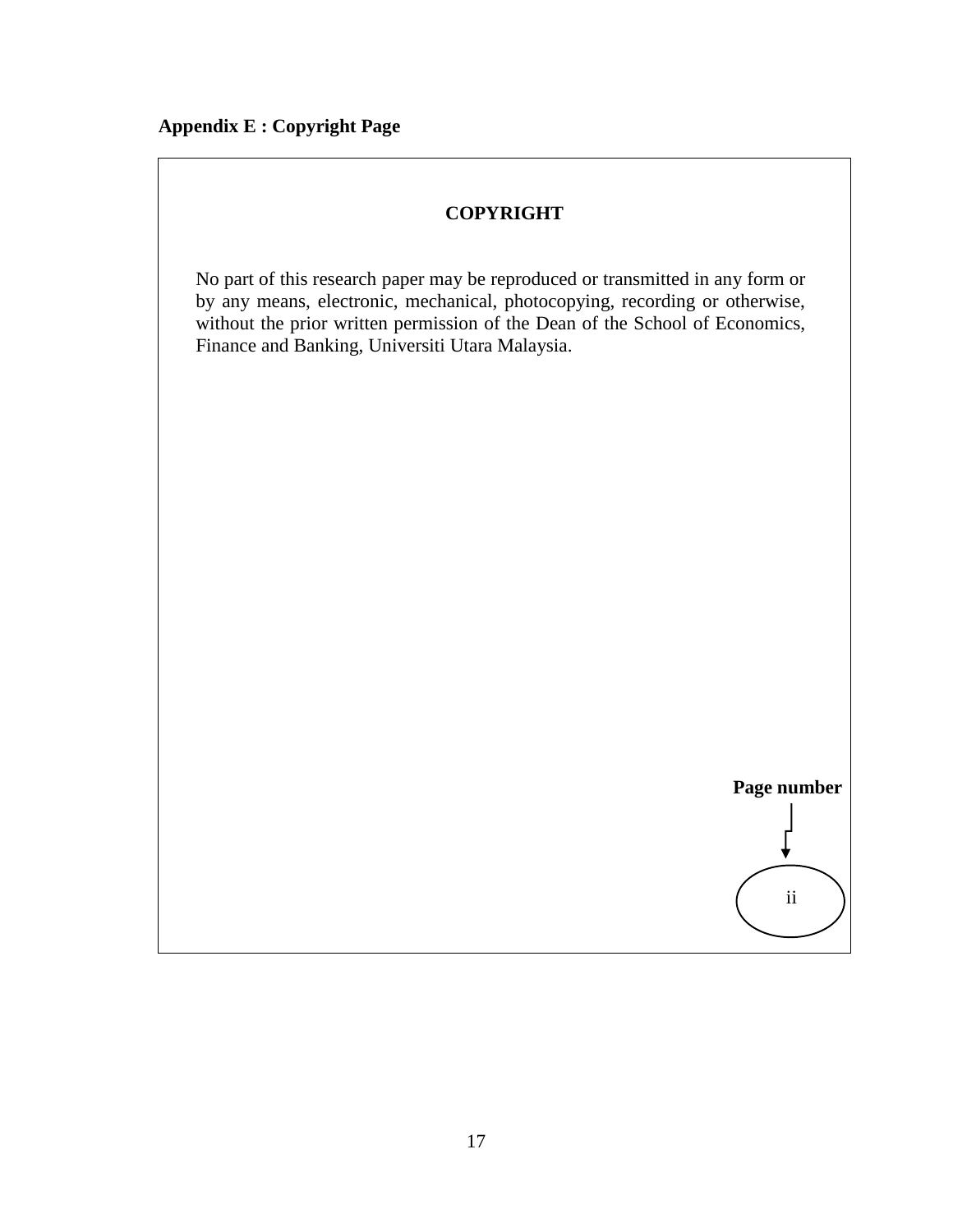| <b>STUDENT DECLARATION</b> |  |
|----------------------------|--|
|----------------------------|--|

I hereby declare that this report is my own work, except where other sources of information have been used, they have been duly acknowledged. I also hereby relinquish the copyright to the School of Economics, Finance and Banking of the Universiti Utara Malaysia for purposes of its publication, if deemed suitable.

Signature of student: ……………………………

Date: ……………………………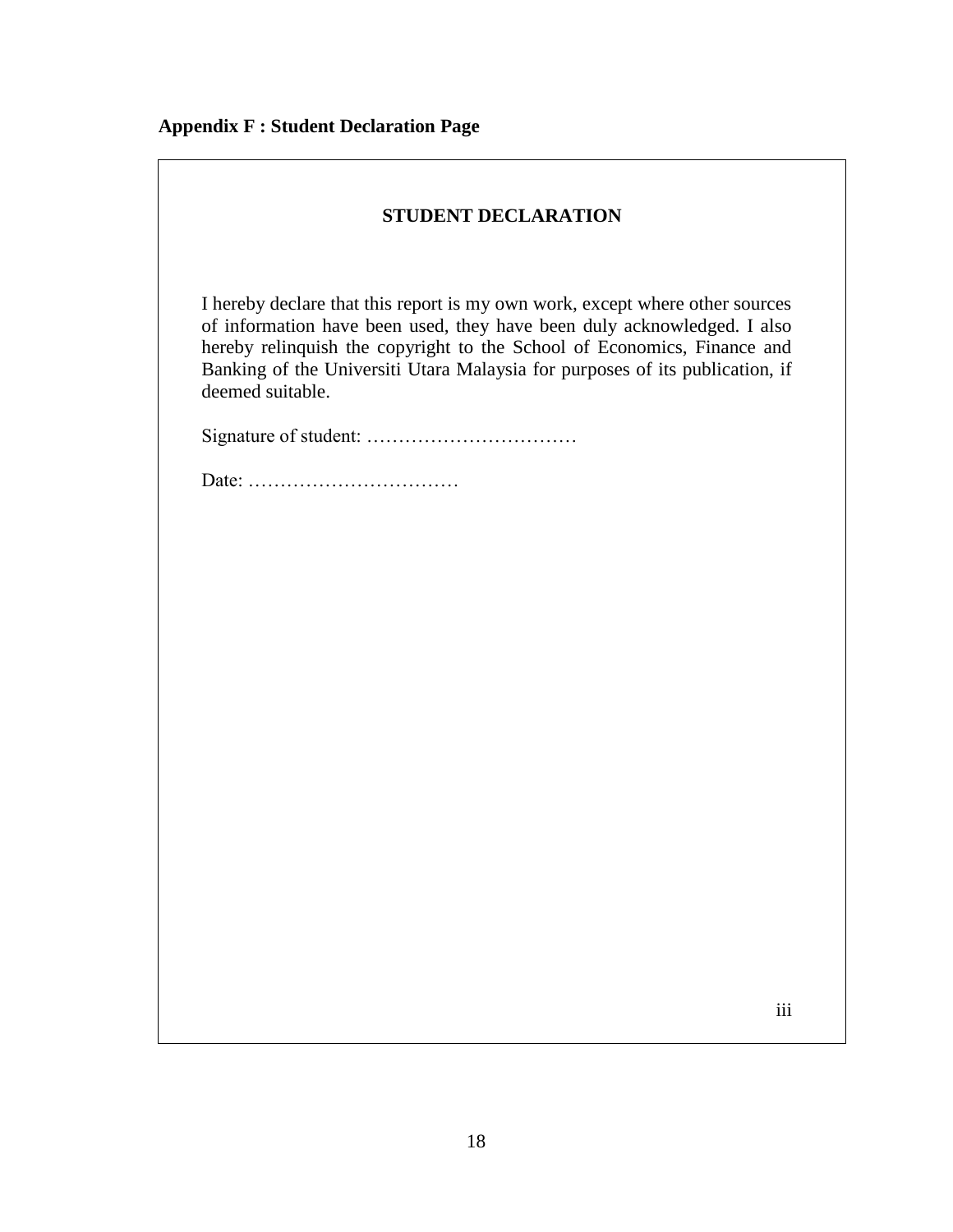**Appendix G : Confirmation of Acceptance Page** 

| <b>CONFIRMATION OF ACCEPTANCE</b>                                                                                                                     |  |  |
|-------------------------------------------------------------------------------------------------------------------------------------------------------|--|--|
| , Matriculation No. , has been reviewed<br>and accepted, and fulfils a requirement for the award of Bachelor of Science in<br>Economics with Honours. |  |  |
| Verified by:                                                                                                                                          |  |  |
| Name and signature of supervisor                                                                                                                      |  |  |
|                                                                                                                                                       |  |  |
|                                                                                                                                                       |  |  |
|                                                                                                                                                       |  |  |
|                                                                                                                                                       |  |  |
|                                                                                                                                                       |  |  |
|                                                                                                                                                       |  |  |
|                                                                                                                                                       |  |  |
|                                                                                                                                                       |  |  |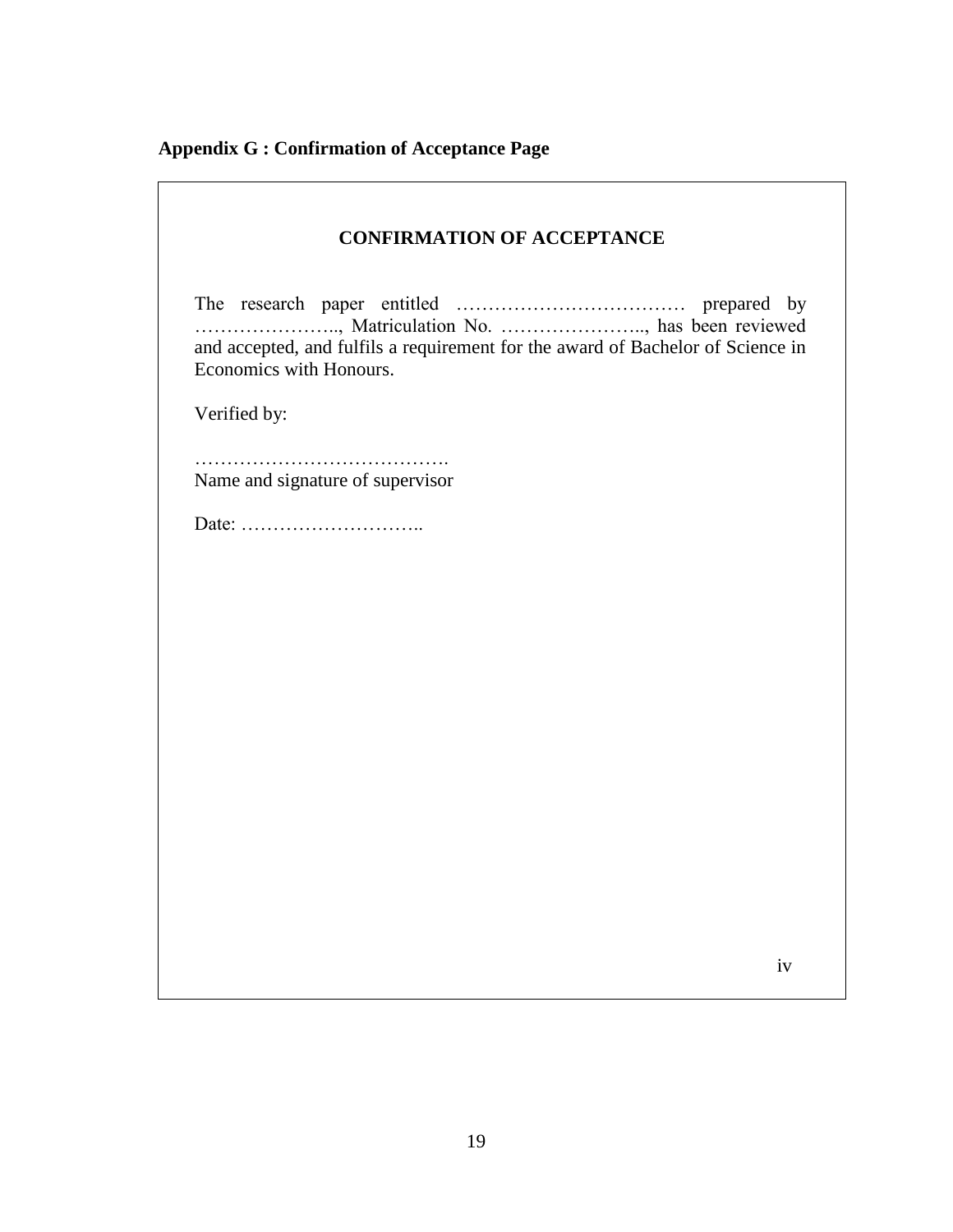

Note: The aacknowledgement can not exceed two (2) pages, but can be written in a few PARAGRAPH (single spacing).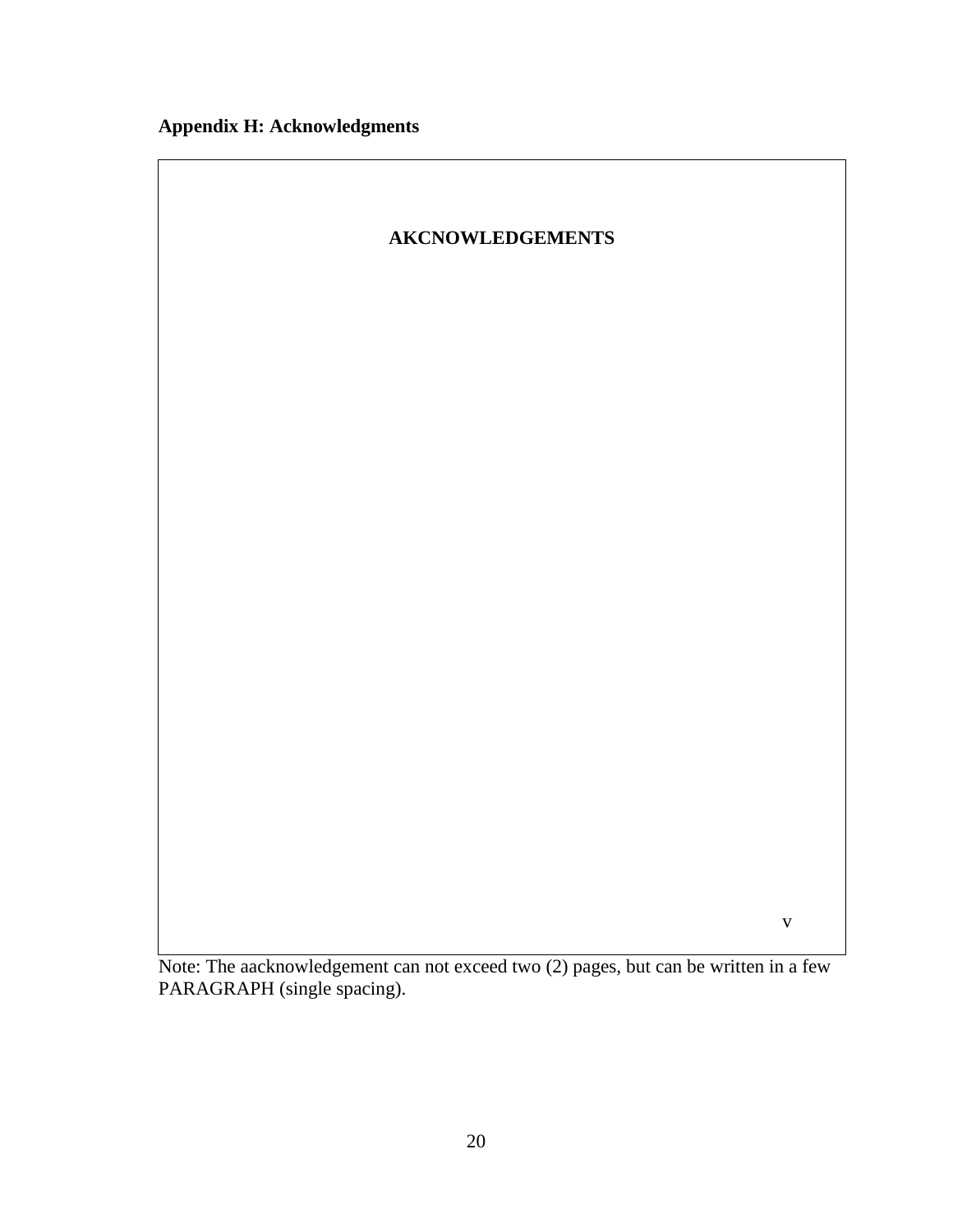| Copyright                                                                                                                        | ii           |
|----------------------------------------------------------------------------------------------------------------------------------|--------------|
| <b>Student Declaration</b>                                                                                                       | iii          |
| <b>Confirmation of Acceptance</b>                                                                                                | iv           |
| Acknowledgement                                                                                                                  | $\mathbf{V}$ |
| <b>Table of Contents</b>                                                                                                         | vi           |
| List of Tables                                                                                                                   | vii          |
| List of Figures                                                                                                                  | viii         |
| <b>List of Abbreviations</b>                                                                                                     | ix           |
| <b>CHAPTER 1 : INTRODUCTION</b>                                                                                                  |              |
| Background<br>1.1                                                                                                                | $\mathbf{1}$ |
| 1.2<br><b>Problem Statements</b>                                                                                                 | 3            |
| 1.3<br><b>Research Objectives</b>                                                                                                | 7            |
| 1.4<br>$\ldots$                                                                                                                  | 8            |
| 1.5<br>$\ldots$                                                                                                                  | 9            |
| <b>CHAPTER 2 </b>                                                                                                                |              |
| <b>CHAPTER 3 </b>                                                                                                                |              |
| <b>CHAPTER 4 </b>                                                                                                                |              |
| <b>CHAPTER 5</b>                                                                                                                 |              |
| <b>REFERENCES</b><br>Note: Table of contents should be written<br>in 1.5 spacing commencing<br>COPYRIGHT to APPENDICES (if any). | vi           |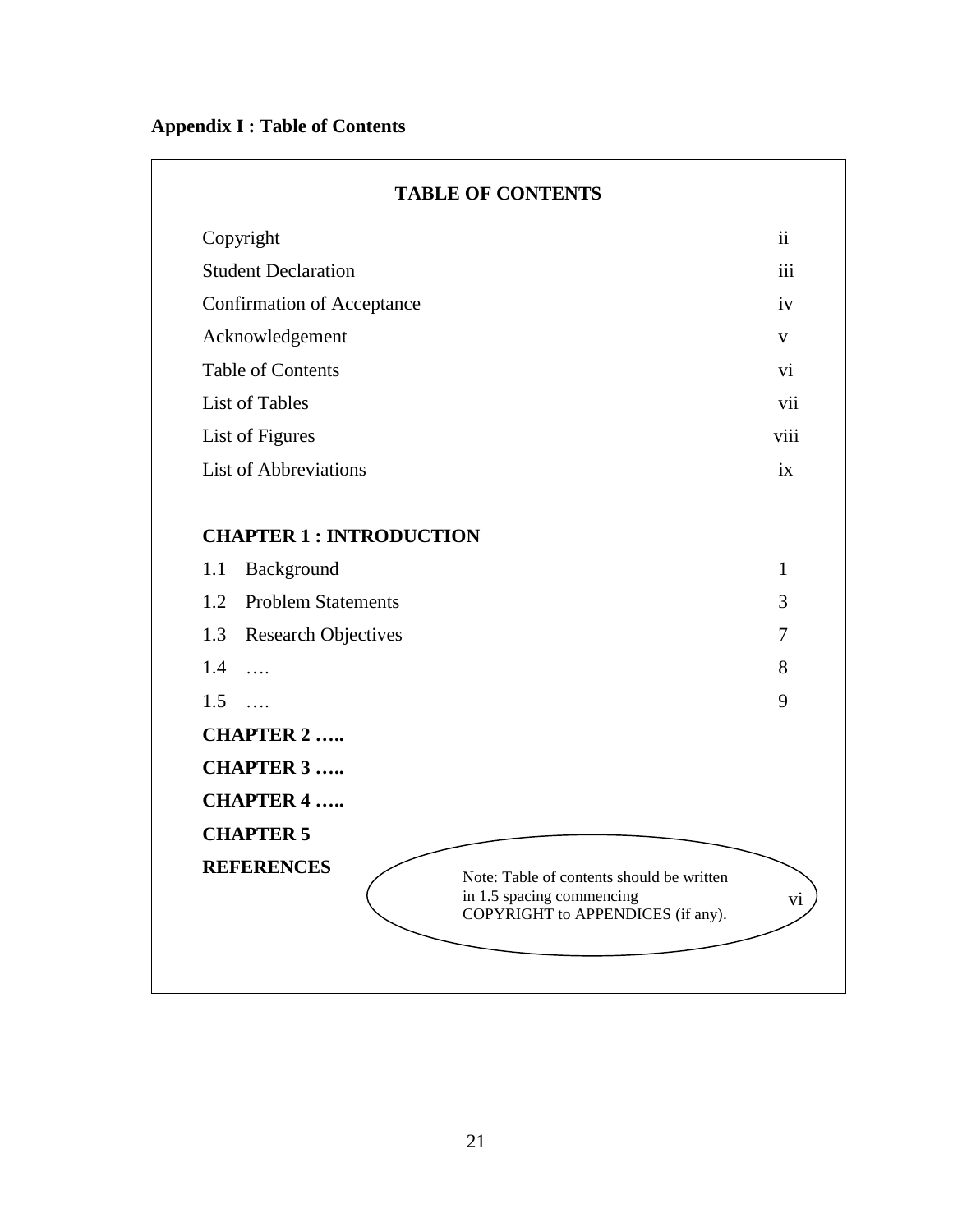# **Appendix J: List of Tables**

# **SENARAI JADUAL** (Example)

| 4    |
|------|
| 26   |
| 32   |
| -33- |
|      |

vii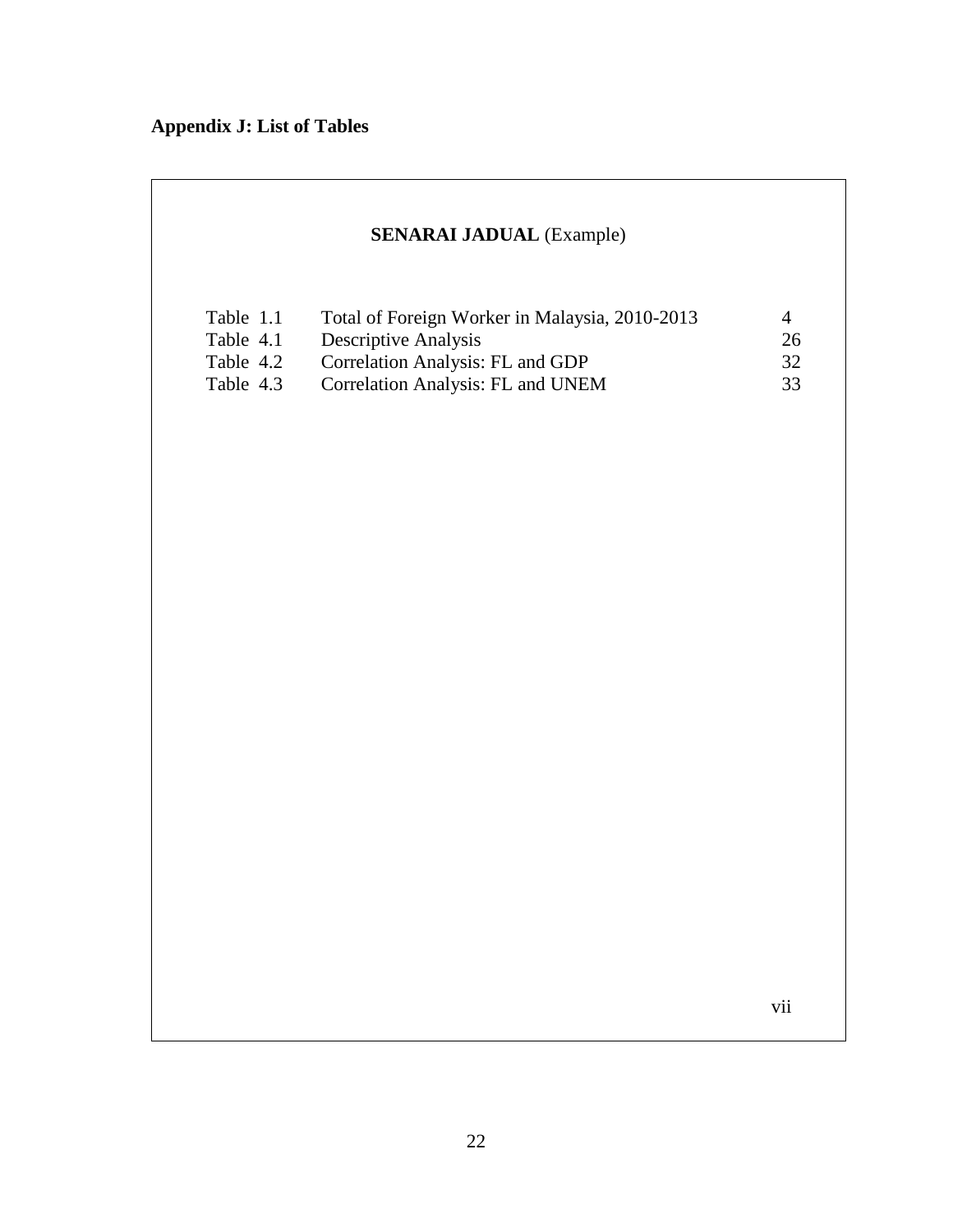# **Appendix K: List of Figures**

| <b>LIST OF FIGURES</b> (Example) |  |
|----------------------------------|--|
|----------------------------------|--|

| Figure 1.1 | Total of Foreign Worker in Malaysia, 2010-2013      |    |
|------------|-----------------------------------------------------|----|
| Figure 1.2 | Distribution of Foreign Workers in Various Economic |    |
|            | Sectors, 2013                                       | 6. |
| Figure 1.3 | Distribution of Foreign Workers by Origin, 2013     |    |
| Figure 4.1 | Gross Domestic Product, 1982-2013                   | 28 |

viii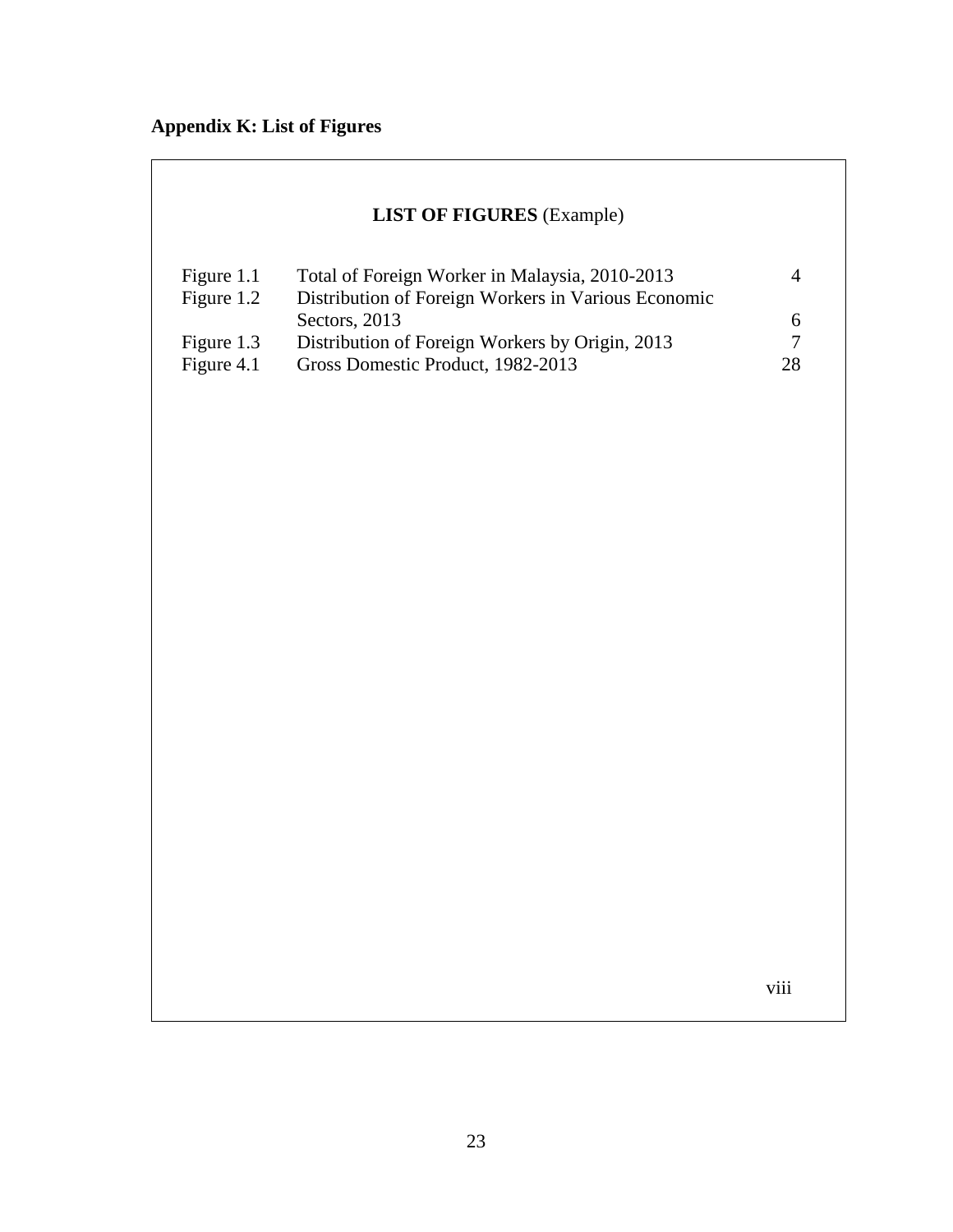# **Appendix L: List of Abbreviations**

| <b>LIST OF ABBREVIATIONS (Example)</b> |                                                                              |                                                                                                    |      |  |  |  |  |  |
|----------------------------------------|------------------------------------------------------------------------------|----------------------------------------------------------------------------------------------------|------|--|--|--|--|--|
| <b>JPA</b><br><b>KDNK</b><br>SPSS      | $\overline{\phantom{a}}$<br>$\frac{1}{2}$<br>$\frac{1}{2}$ and $\frac{1}{2}$ | Jabatan Perkhidmatan Awam<br>Keluaran Dalam Negara Kasar<br>Statistical Package for Social Science |      |  |  |  |  |  |
|                                        |                                                                              |                                                                                                    |      |  |  |  |  |  |
|                                        |                                                                              |                                                                                                    |      |  |  |  |  |  |
|                                        |                                                                              |                                                                                                    |      |  |  |  |  |  |
|                                        |                                                                              |                                                                                                    |      |  |  |  |  |  |
|                                        |                                                                              |                                                                                                    |      |  |  |  |  |  |
|                                        |                                                                              |                                                                                                    | $ix$ |  |  |  |  |  |
|                                        |                                                                              |                                                                                                    |      |  |  |  |  |  |

Note: List of abbreviations should be arranged alphabetically from A to Z.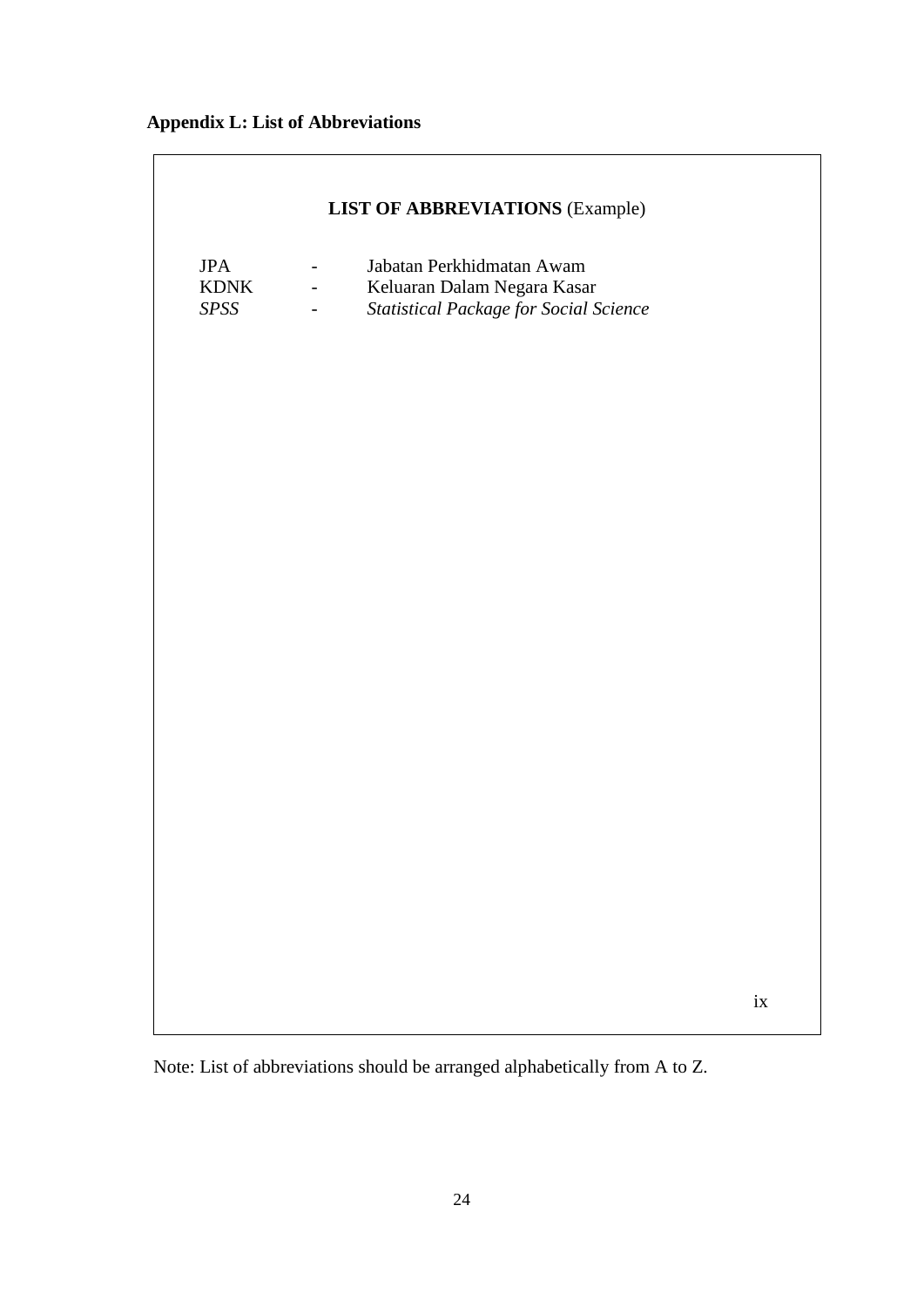# **ABSTRACT**

The abstract is a summary of the whole research paper which must be given due importance as the main text. Literature reviews are not included in the abstract. The full term of an abbreviation must be written the first time it is used. An abstract should not exceed 350 words. It covers a brief statement of the problem, research methodology and framework, summary of the main findings, and the conclusion of the study.

x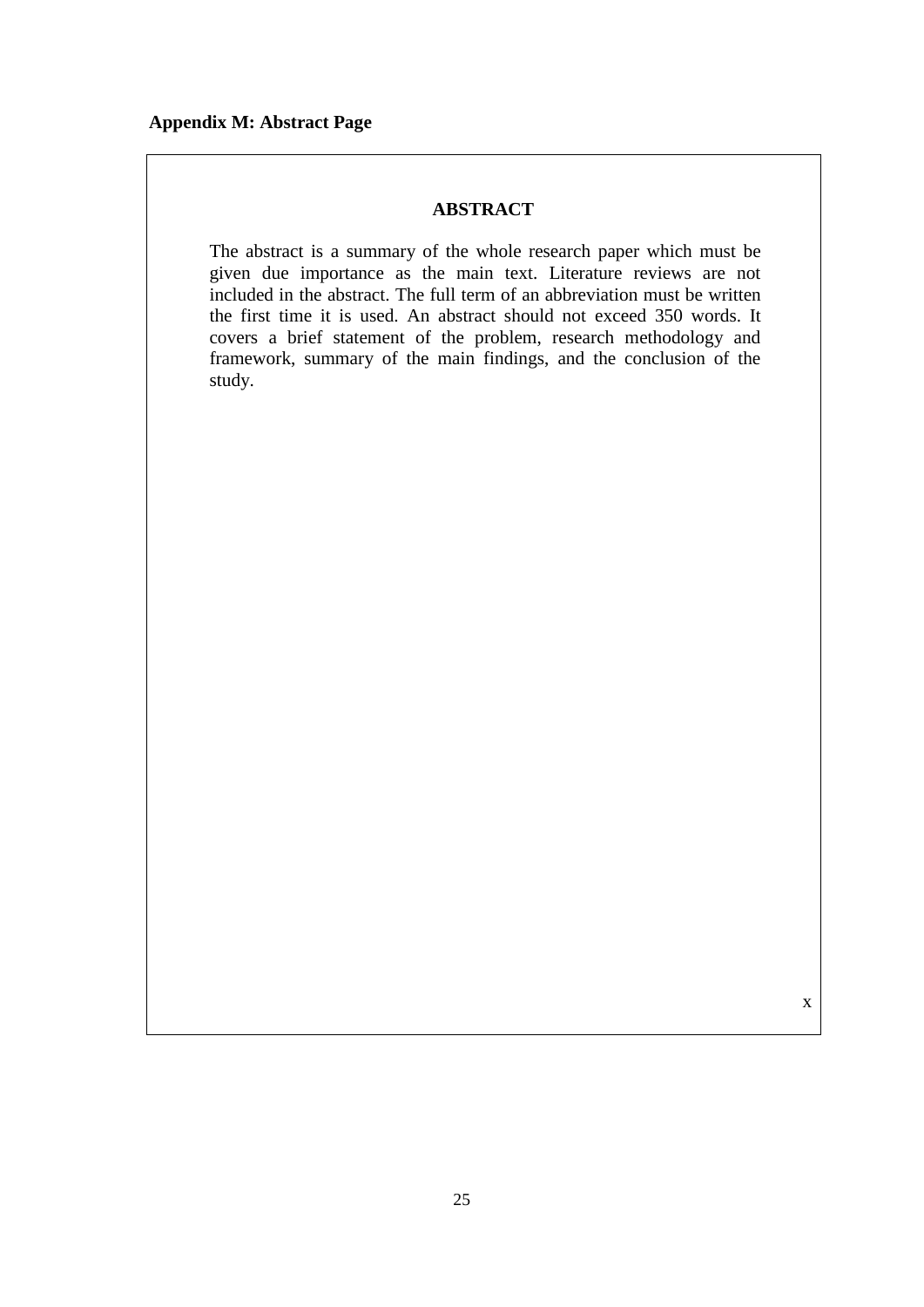# **Appendix N : APA Citation Style Examples**

#### **1) In-text citation**

| Citation<br>Type                                   | In-text citation :<br>First citation                                      | In-text citation:<br>Subsequent<br>citation | In-text citation:<br>First citation<br>(Inside<br>parenthesis) | In-text citation:<br>Subsequent<br>citation (Inside<br>parenthesis) |  |
|----------------------------------------------------|---------------------------------------------------------------------------|---------------------------------------------|----------------------------------------------------------------|---------------------------------------------------------------------|--|
| One author                                         | Porter (2010)                                                             | Porter $(2010)$                             |                                                                | (Porter, 2010)                                                      |  |
| Two authors                                        | Vogel and<br><b>Collins</b> (2006)                                        | Vogel and<br>Collins (2006)                 | (Vogel & Collins,<br>2006)                                     | (Vogel $&$<br>Collins, 2006)                                        |  |
| Three<br>authors                                   | Zaid, Chan and<br>Ho(2007)                                                | Zaid et al. (2007)                          | (Zaid, Chan, &<br>Ho, 2007)                                    | (Zaid et al.,<br>2007)                                              |  |
| Four authors                                       | Wilson, Nathan,<br>Wilson et al.<br>O'leary and<br>(1996)<br>Clark (1996) |                                             | (Wilson, Nathan,<br>O'leary, & Clark,<br>1996)                 | (Wilson et al.,<br>1996)                                            |  |
| Five authors                                       | Uehara,<br>Takeuchi,<br>Kubota, Oshima<br>and Ishikawa<br>(2010)          | Uehara et al.<br>(2010)                     | (Uehara,<br>Takeuchi, Kubota,<br>Oshima, &<br>Ishikawa, 2010)  | (Uehara et al.,<br>2010)                                            |  |
| Six or more<br>authors                             | Patterson et al.<br>(2000)                                                | Patterson et al.<br>(2000)                  | (Patterson et al.,<br>2000)                                    | (Patterson et al.,<br>2000)                                         |  |
| Group/<br>Institution<br>(With<br>abbreviation)    | National<br>Institute of<br>Mental Health<br>(NIMH, 2003)                 | NIMH (2003)                                 | (National Institute<br>of Mental Health<br>[NIMH], 2003)       | (NIMH, 2003)                                                        |  |
| Group/<br>Institution<br>(Without<br>abbreviation) | University of<br>York (2013)                                              | University of<br>York (2013)                | (University of<br>York, 2013)                                  | (University of<br>York, 2013)                                       |  |

# **2) Example in the reference list**

# **Book**

Pegrum, M. (2009). From blogs to bombs: *The future of electronic technologies in educatio*n. Crawley, W.A: UWA Publishing.

O'Donoghue, T., & Clarke, S. (2010). Leading learning: *Process, themes and issues in international contexts*. London: Routledge.

Howitt, D., & Cramer, D. (2008). *Introduction to research methods in psychology* (2nd ed.).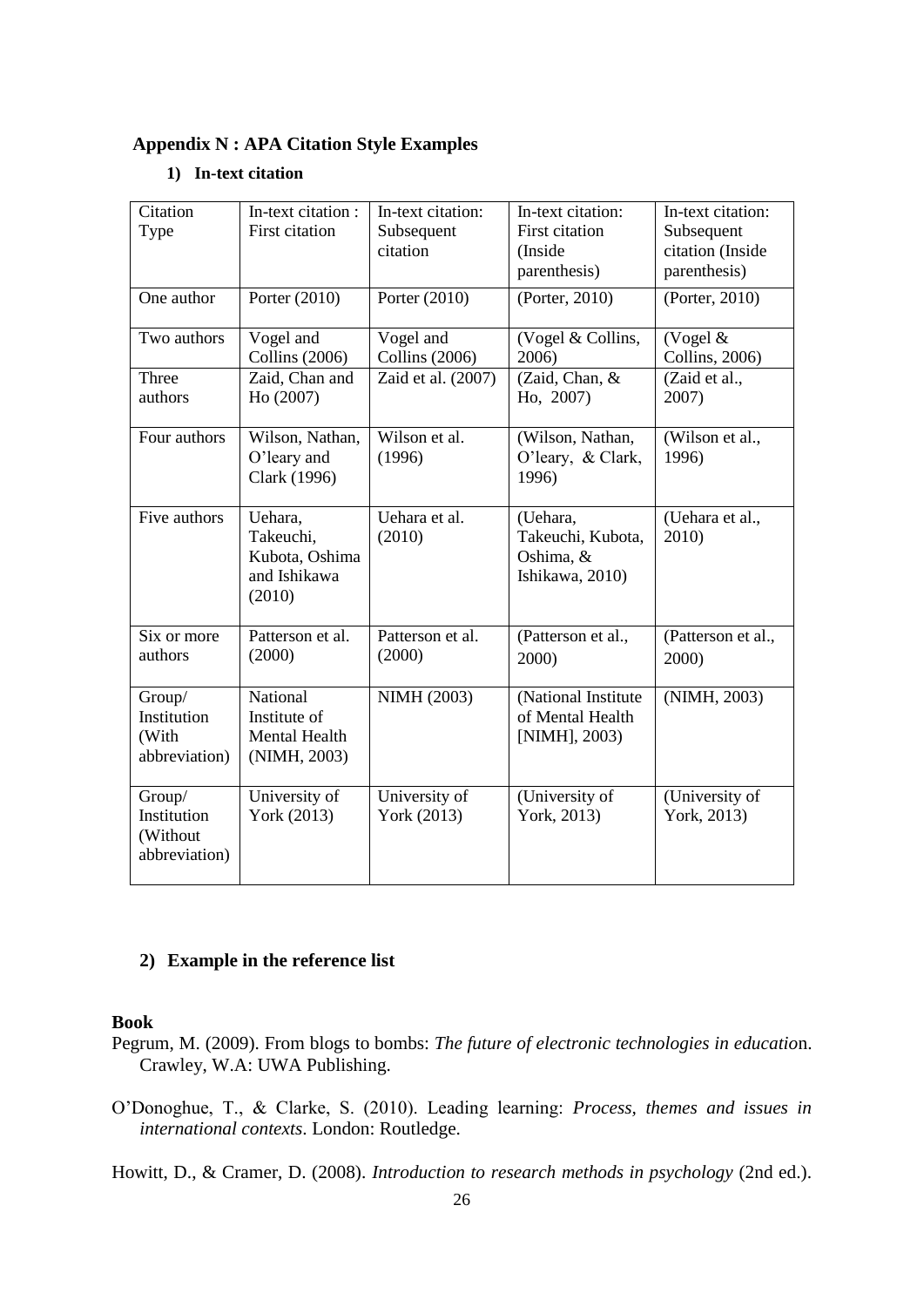Harlow, England: FT Prentice Hall.

Hallinan, M. T. (Ed.). (2006). *Handbook of the sociology of education*. New York: Springer.

Australian Bureau of Statistics. (2000). *Population by age and sex, New South Wales*, 30 June 2000 (ABS Cat.no. 3235.1). Canberra, Australian Capital Territory: Author.

#### **Chapter in Book**

Groundwater-Smith, S. (2007). As rain is to fields, so good teachers are to students. Dalam S. Knipe (Ed.), *Middle years schooling: Reframing adolescence* (pp. 151-170). Frenchs Forest, N.S.W: Pearson Education Australia.

#### **Electronic Book**

Chisum, W. J. (2006). Crime reconstruction [Adobe Digital Editions]. Retrieved from Ebook Library.

#### **Electronic Book (Chapter)**

Mitchell, H. W. (1913). Alcoholism and the alcoholic psychoses. In W. A. White & S. E. Jelliffe (Eds.), *The modern treatment of nervous and mental diseases* (Vol. 1, pp. 287- 330). Retrieved from PsycBOOKS.

#### **Book by the same author and year**

Glenn, W. H., & Johnson, D. A. (1964a). *Calculating devices*. London: John Murray.

#### **Reference Book**

Keyormarsi, K., O'Leary, N., & Pardee, A. B. (2007). *Cell division*. *In McGraw-Hill encyclopedia of science & technology* (9th ed., Vol. 3, pp. 618-621). New York: McGraw-Hill.

#### **Journal Article**

Ayernor, P.K. (2012). Diseases of ageing in Ghana. *Ghana Medical Journal*, 46(2), 18-22.

Laporte, A., Nauenberg, E., & Shen, L. (2008). Aging, social capital, and health care utilisation in Canada. *Policy and Law*, *3*(04), 393-411.

#### **Journal article – online (Permission required)**

Anderson, M., & Reid, C. (2009). Don't forget about levels of explanation. Cortex: *A Journal Devoted to the Study of the Nervous System and Behavior*, *45*(4), 560-561. Retrieved from ScienceDirect.

#### **Proceedings**

Game, A. (2001). Creative ways of being. In J. R. Morss, N. Stephenson & J. F. H. Rappard (Eds.), *Theoretical issues in psychology: Proceedings of the International Society for Theoretical Psychology 1999 Conference* (pp. 3-12). Sydney: Springer.

#### **Conference papers – Unpublished**

Santhanam, E., Martin, K., Goody, A., & Hicks, O. (2011). *Bottom-up steps towards closing the loop in feedback on teaching: A CUTSD project*. Paper presented at Teaching and Learning Forum – Expanding horizons in teaching and learning, Perth, Australia, 7-9 February 2001.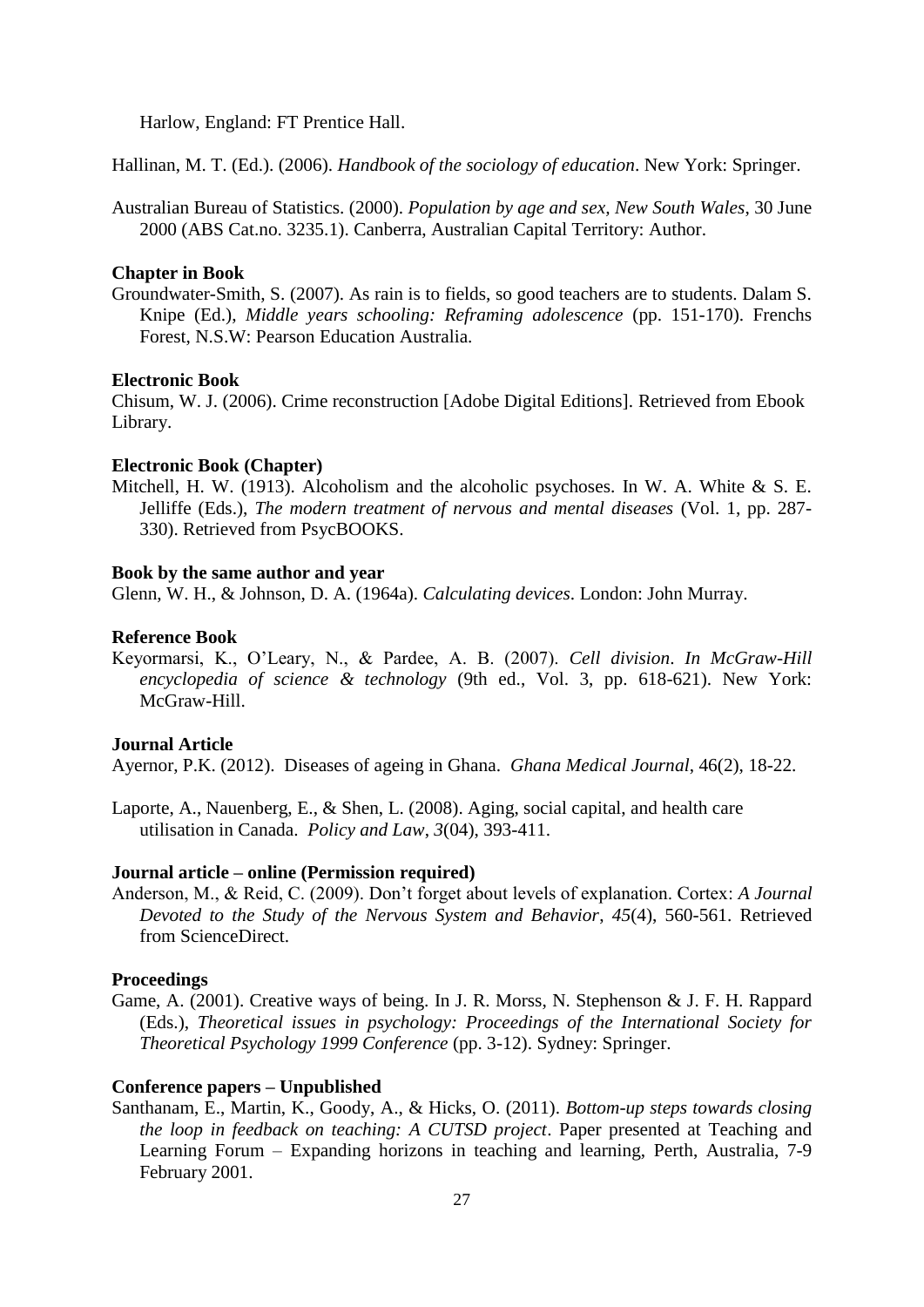# **Government Report**

Malaysia Government. (1996). Akta Imigresen 1959/1963 (akta 155) dan peraturan 1963 dan akta passport 1966 (Akta 150). Kuala Lumpur: International Law Book Services

Western Australia. Department of Health Nursing and Midwifery Office. (2013). *Aboriginal Nursing and Midwifery Strategic Plan 2011–2015*. Retrieved from <http://www.nursing.health.wa.gov.au/projects/>

# **Non-government Report**

Kendall, C. (2011). *Report on psychological distress and depression in the legal profession: Prepared for the Council of the Law Society of Western Australia*. Retrieved from [http://www.mhlcwa.org.au/wp-content/uploads/2013/08/Psychological-distress](http://www.mhlcwa.org.au/wp-content/uploads/2013/08/Psychological-distress-depression-in-the-legal-profession-16-May-2011.pdf)[depression-in-the-legal-profession-16-May-2011.pdf.](http://www.mhlcwa.org.au/wp-content/uploads/2013/08/Psychological-distress-depression-in-the-legal-profession-16-May-2011.pdf)

#### **Newspaper**

Hatch, B. (2006, July 13). Smoke lingers for those who keep hospitality flowing. *Australian Financial Review,* p. 14.

#### **Newspaper – No authors**

Comstock drill plans reined in. (2009, January 9). *Upstream: The International Oil and Gas Newspaper*. p. 20.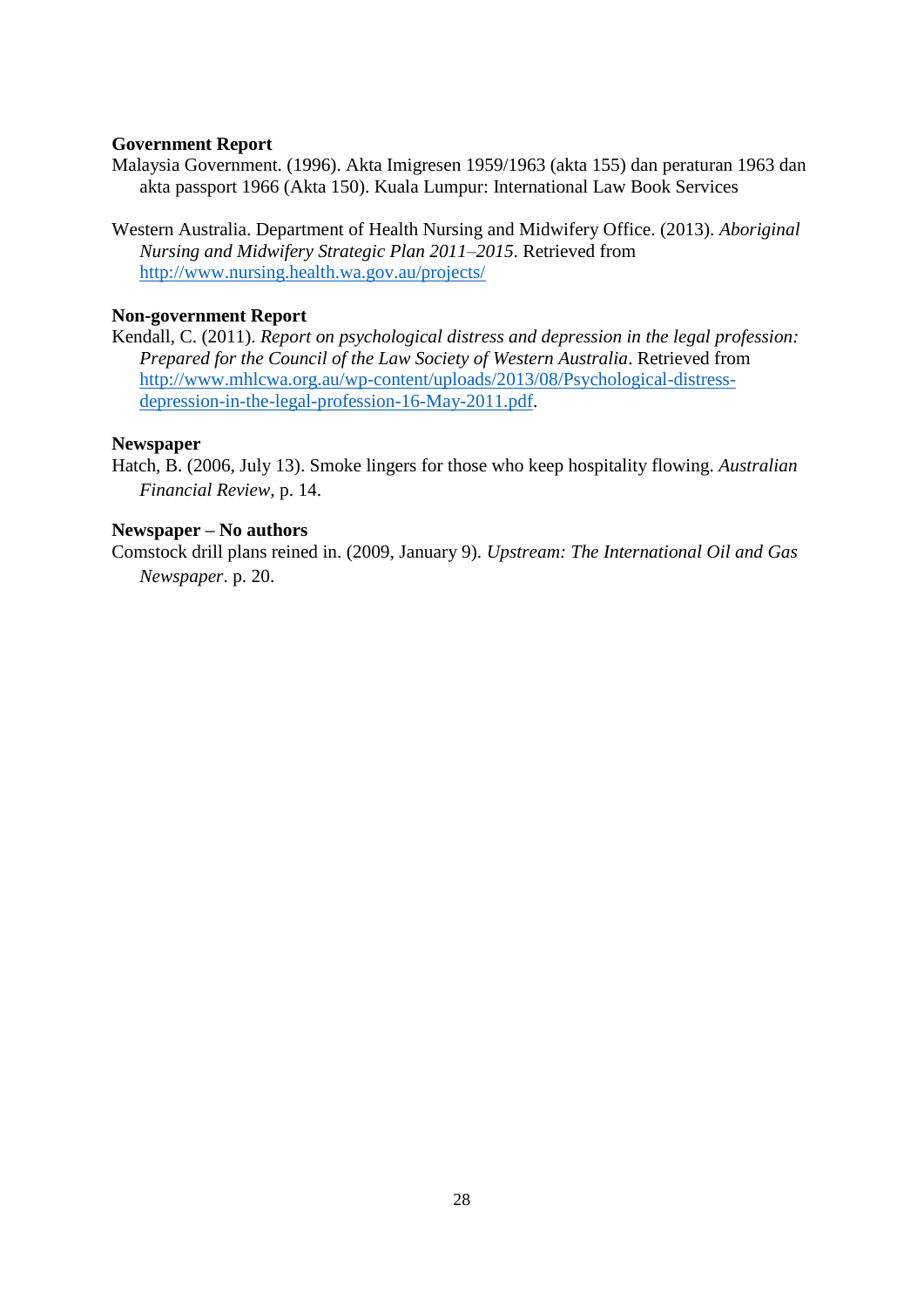# **Appendix O: Example of Table**



**Table1.1: Numberof Full-time Undergraduate Students in UUM by Gender, 2014**

|        |          | Population |          | Sample |  |
|--------|----------|------------|----------|--------|--|
| Gender | Quantity | $\%$       | Quantity | $\%$   |  |
| Men    | 5,017    | 29.10%     | 110      | 29.10% |  |
| Women  | 12,233   | 70.90%     | 267      | 70.90% |  |
| Total  | 17,250   | 100%       | 377      | 100%   |  |
|        |          |            |          |        |  |

Source: *Jabatan Hal Ehwal Akademik*, UUM (JHEA UUM) (2014)